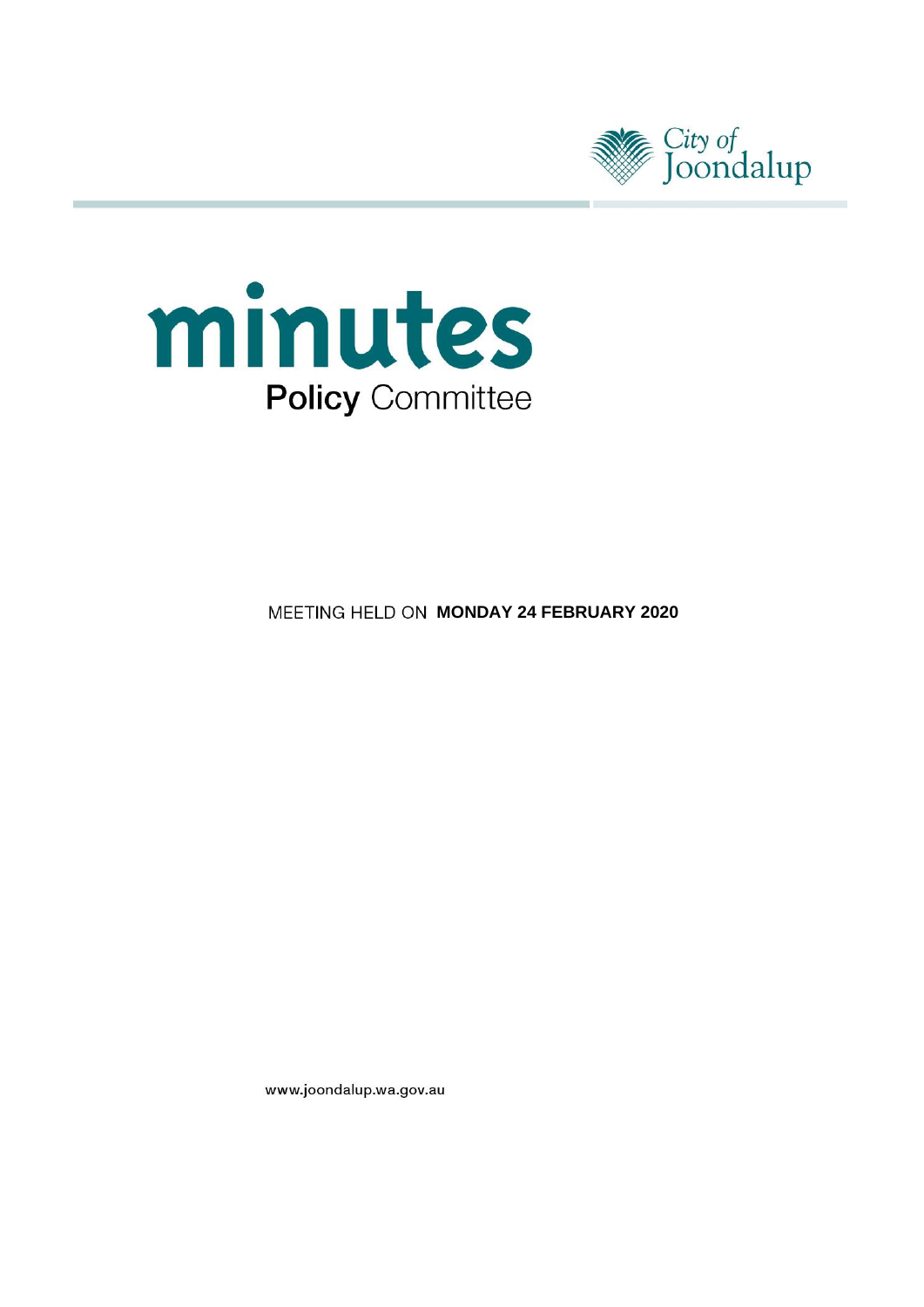## **TABLE OF CONTENTS**

| Item No. | <b>Title</b>                                                                               | Page No. |
|----------|--------------------------------------------------------------------------------------------|----------|
|          | <b>Declaration of Opening</b>                                                              | 3        |
|          | <b>Declarations of Interest</b>                                                            | 4        |
|          | Apologies / Leave of absence                                                               | 4        |
|          | <b>Confirmation of Minutes</b>                                                             | 4        |
|          | Announcements by the Presiding Member without discussion                                   | 4        |
|          | Identification of matters for which the meeting may be closed<br>to the public             | 4        |
|          | <b>Petitions and Deputations</b>                                                           | 4        |
|          | <b>Report</b>                                                                              | 5        |
| 1        | Draft Planning Consultation Local Planning Policy - Consideration<br>following Advertising | 5        |
|          | <b>Urgent Business</b>                                                                     | 26       |
|          | Motions of which previous notice has been given                                            | 26       |
|          | <b>Requests for Reports for future consideration</b>                                       | 26       |
|          | <b>Closure</b>                                                                             | 26       |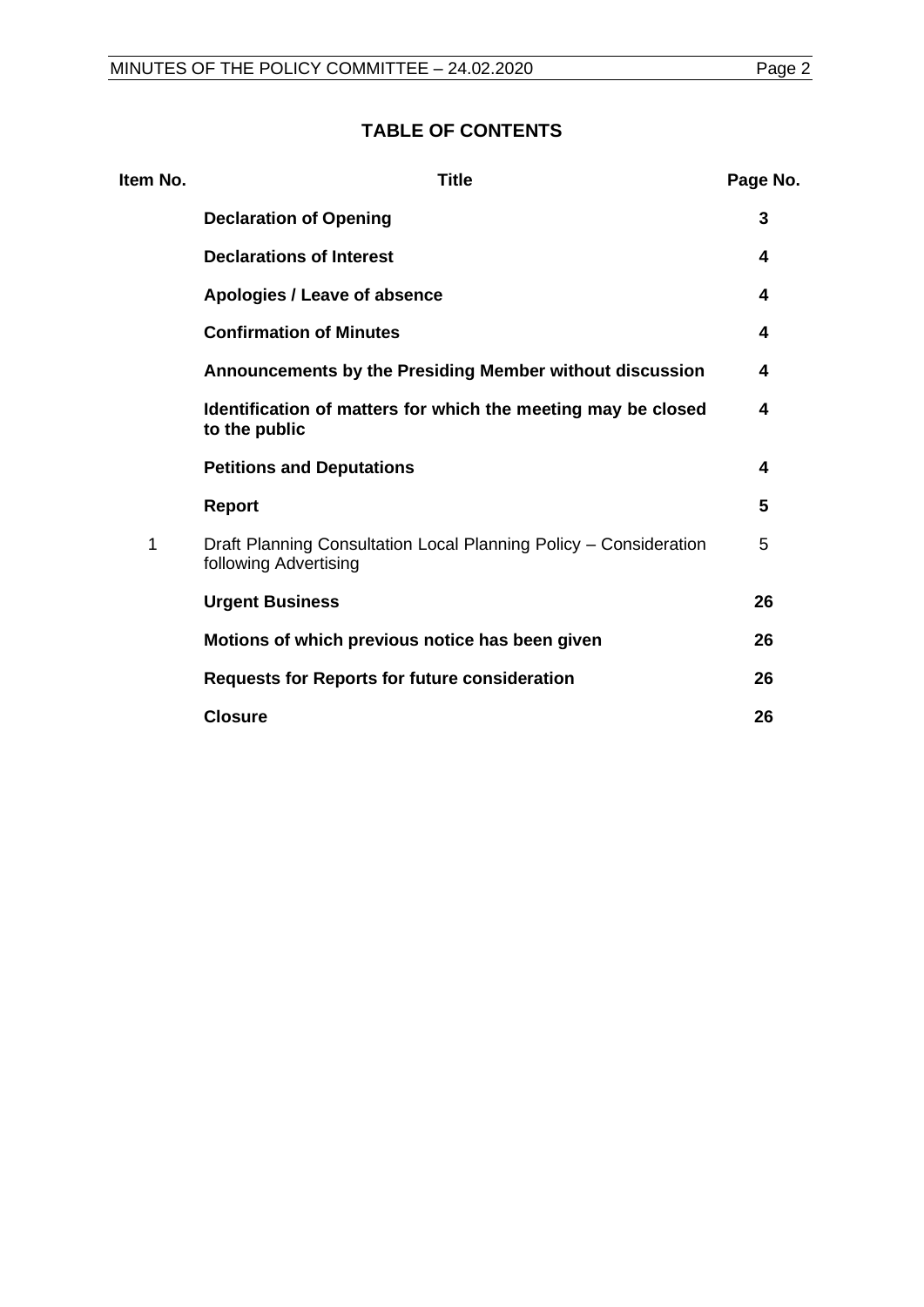# **CITY OF JOONDALUP**

#### **MINUTES OF THE POLICY COMMITTEE MEETING HELD IN CONFERENCE ROOM 2, JOONDALUP CIVIC CENTRE, BOAS AVENUE, JOONDALUP ON MONDAY 24 FEBRUARY 2020.**

## **ATTENDANCE**

## **Committee Members**

| <b>Cr Christine Hamilton-Prime</b> | <b>Presiding Member</b>        |
|------------------------------------|--------------------------------|
| Mayor Hon. Albert Jacob, JP        |                                |
| Cr Kerry Hollywood                 | <b>Deputy Presiding Member</b> |
| Cr Christopher May                 |                                |
| Cr Nige Jones                      |                                |
| Cr Russ Fishwick, JP               |                                |
| Cr John Chester                    |                                |

#### **Observers**

Cr Tom McLean, JP Cr John Raftis *from 5.46pm* Cr Suzanne Thompson

## **Officers**

Mrs Wendy Cowley **Governance Officer** 

Mr Garry Hunt **Chief Executive Officer** *from 5.46pm* Mr Jamie Parry **Director Governance and Strategy** Ms Dale Page **Director Planning and Community Development** Mr Chris Leigh Manager Planning Services Mrs Vivienne Stampalija Acting Manager Governance<br>
Mrs Deborah Gouges Acting Governance Coordina Acting Governance Coordinator

## <span id="page-2-0"></span>**DECLARATION OF OPENING**

The Presiding Member declared the meeting open at 5.45pm.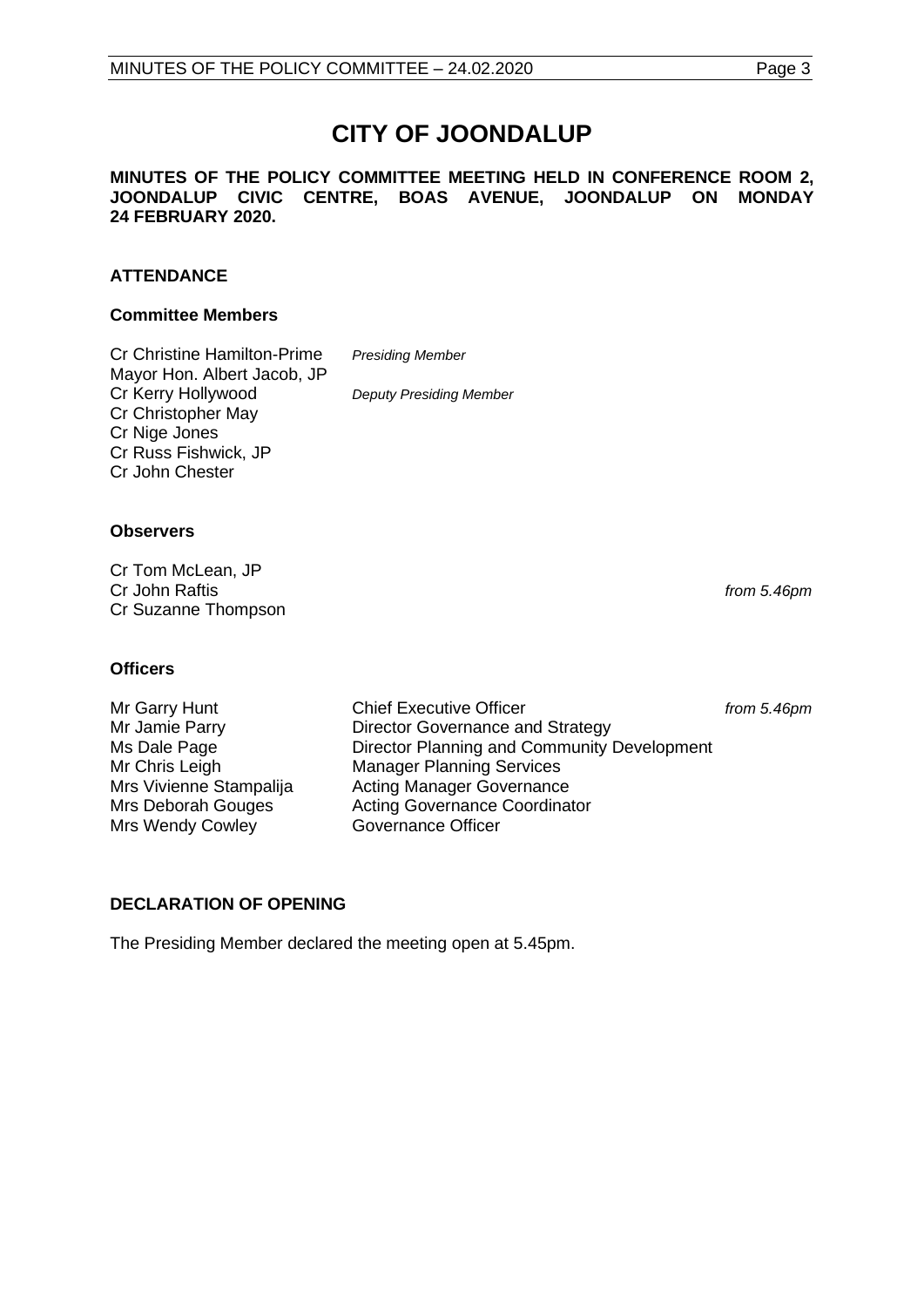## <span id="page-3-0"></span>**DECLARATIONS OF INTEREST**

Nil.

## <span id="page-3-1"></span>**APOLOGIES / LEAVE OF ABSENCE**

#### **Leave of Absence previously approved**

| Cr Russ Fishwick, JP        | 25 February to 3 March 2020 inclusive; |
|-----------------------------|----------------------------------------|
| Cr John Logan               | 12 to 15 March 2020 inclusive;         |
| Cr John Logan               | 26 April to 3 May 2020 inclusive;      |
| Cr Christine Hamilton-Prime | 1 May to 8 June 2020 inclusive.        |

## <span id="page-3-2"></span>**CONFIRMATION OF MINUTES**

#### MINUTES OF THE POLICY COMMITTEE MEETING HELD ON 5 AUGUST 2019 AND SPECIAL POLICY COMMITTEE MEETING HELD ON 4 NOVEMBER 2019

**MOVED Cr Hollywood, SECONDED Cr Chester that the minutes of the following meetings of the Policy Committee be confirmed as a true and correct record:**

- **1 Policy Committee meeting held on 5 August 2019;**
- **2 Special Policy Committee meeting held on 4 November 2019.**

## The Motion was Put and **CARRIED** (7/0)

**In favour of the Motion:** Cr Hamilton-Prime, Mayor Jacob, Crs Chester, Fishwick, Hollywood, Jones and May.

## <span id="page-3-3"></span>**ANNOUNCEMENTS BY THE PRESIDING MEMBER WITHOUT DISCUSSION**

Nil.

## <span id="page-3-4"></span>**IDENTIFICATION OF MATTERS FOR WHICH THE MEETING MAY BE CLOSED TO THE PUBLIC**

In accordance with Clause 5.2 of the City's *Meeting Procedures Local Law 2013*, this meeting was not open to the public.

## <span id="page-3-5"></span>**PETITIONS AND DEPUTATIONS**

Nil.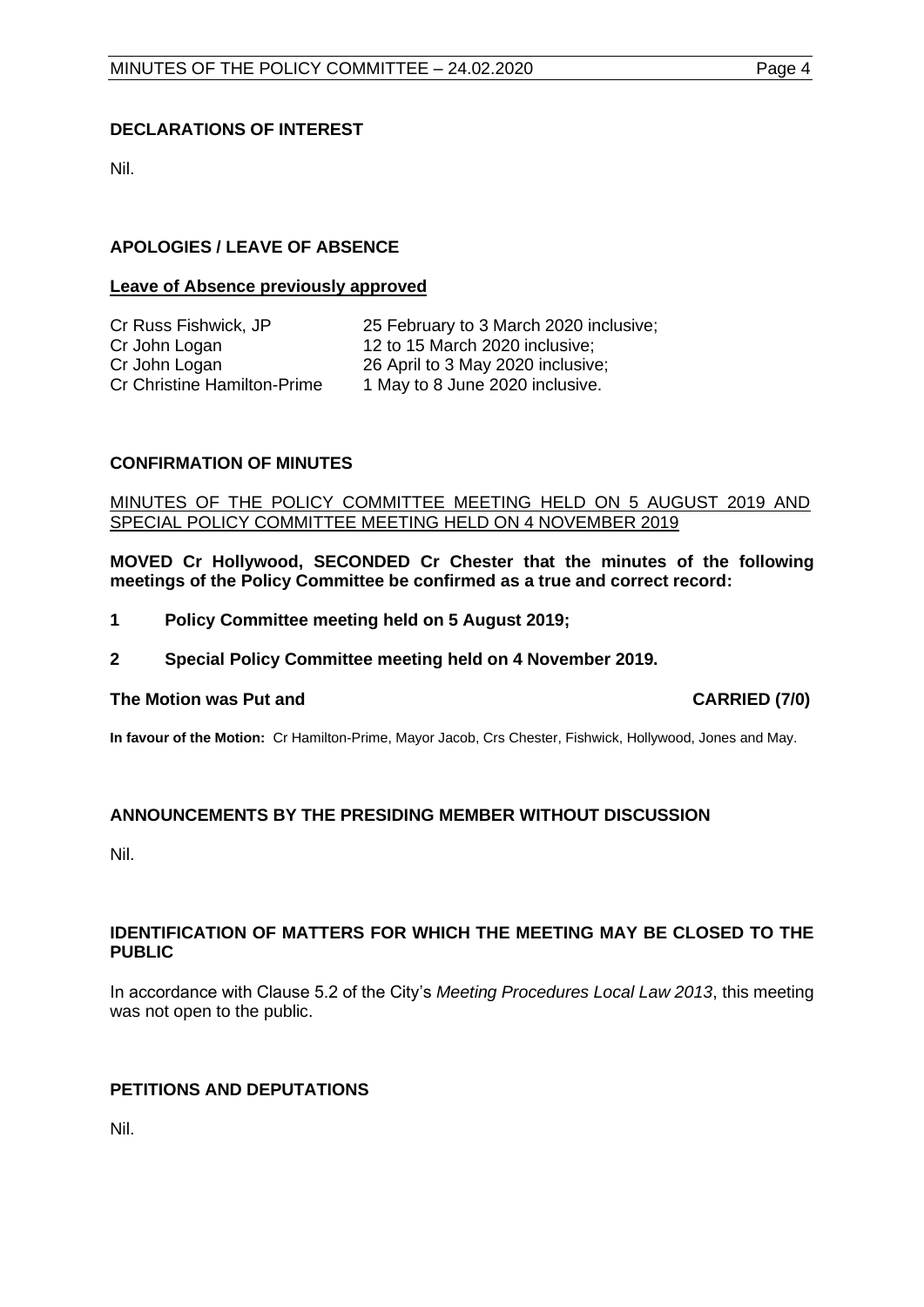*Cr Raftis and the Chief Executive Officer entered the Room at 5.46pm.*

## <span id="page-4-0"></span>**REPORT**

## <span id="page-4-1"></span>**ITEM 1 DRAFT PLANNING CONSULTATION LOCAL PLANNING POLICY – CONSIDERATION FOLLOWING ADVERTISING**

| <b>WARD</b>                           | All                   |                                                                                                  |
|---------------------------------------|-----------------------|--------------------------------------------------------------------------------------------------|
| <b>RESPONSIBLE</b><br><b>DIRECTOR</b> | Ms Dale Page          | <b>Planning and Community Development</b>                                                        |
| <b>FILE NUMBER</b>                    | 108216, 101515        |                                                                                                  |
| <b>ATTACHMENTS</b>                    | Attachment 1          | Draft<br>Planning Consultation<br>Local<br>Planning Policy - as advertised                       |
|                                       | Attachment 2          | Community Engagement<br><b>Outcomes</b><br>Report                                                |
|                                       | Attachment 3          | Draft<br>Planning Consultation<br>Local<br>Planning Policy - proposed modifications<br>(tracked) |
|                                       | Attachment 4          | Draft Planning Consultation<br>Local<br>Planning Policy - proposed modifications<br>(clean)      |
|                                       | Attachment 5          | <b>Updated Local Planning Policies</b>                                                           |
|                                       | Attachment 6          | Proposed Fees and Charges                                                                        |
| <b>AUTHORITY / DISCRETION</b>         | schemes and policies. | Legislative - includes the adoption of local laws, planning                                      |

## **PURPOSE**

For Council to consider the draft *Planning Consultation Local Planning Policy* following public advertising.

## **EXECUTIVE SUMMARY**

At its meeting held on 21 November 2017 (CJ177-11/17 refers), Council committed to preparing a new planning framework for infill development. Council also resolved to request the preparation of a *Planning Consultation Policy* to provide greater certainty and transparency regarding consultation on planning proposals.

The draft *Planning Consultation Local Planning Policy* (the draft LPP):

- elaborates and clarifies the various provisions relating to consultation contained in the *Planning and Development (Local Planning Schemes) Regulations 2015* and the State Government's *Residential Design Codes*
- reflects current consultation practices being undertaken by the City
- proposes consultation that goes above and beyond the requirements of the afore-mentioned planning legislation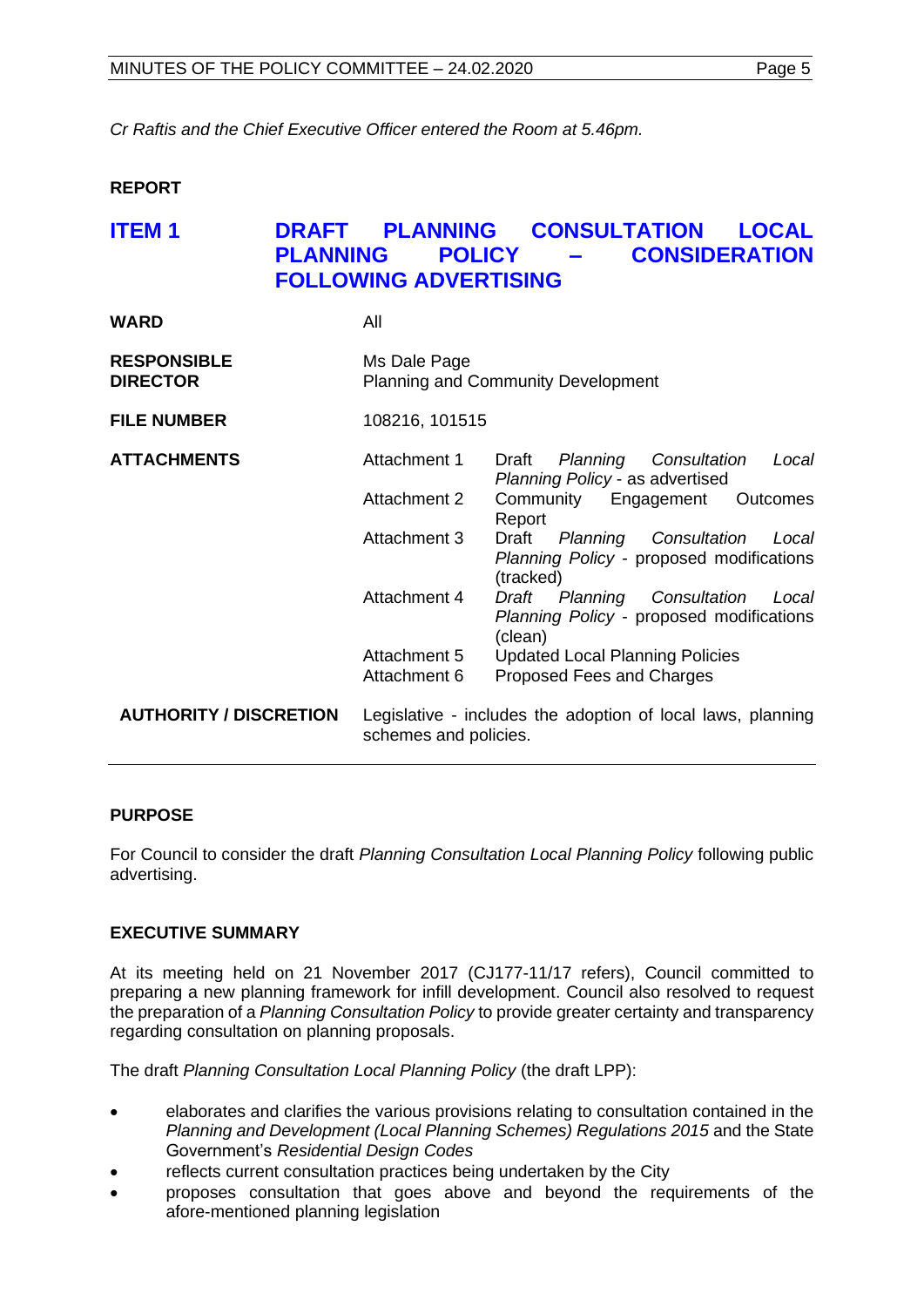• retains some flexibility around planning consultation. Given the varying scale and context of planning proposals, it is not possible or appropriate to mandate a standard method of consultation in all instances for all applications.

At its meeting held on 20 August 2019 (CJ110-08/19 refers), Council resolved to proceed to advertise the draft LPP (Attachment 1 refers) for a period of 21 days. Advertising concluded on 21 November 2019, with 142 submissions received.

A wide range of comments, suggestions and objections was received on various parts of the draft LPP and in general. These comments are all outlined in the *Community Consultation Outcomes Report* at Attachment 2 to this Report.

Following analysis of the submissions, a series of modifications are proposed to the policy, as outlined in this report, which are generally aimed at increasing visibility of consultation on planning proposals. It is therefore recommended that Council supports final adoption of the draft LPP, with modifications.

## **BACKGROUND**

At its meeting held on 21 November 2018 (CJ177-11/17 refers), Council as part of consideration of a report on addressing issues in Housing Opportunity Areas resolved, in part, the following:

*"…2 Requests the preparation of a Planning Consultation Policy to provide greater certainty and transparency regarding consultation for planning proposals;…"*

The requirement for consultation on planning proposals is principally governed by the *Planning and Development (Local Planning Schemes) Regulations 2015* (the LPS Regulations) and *State Planning Policy 7.3 – Residential Design Codes* (the R-Codes). The R-Codes collectively now includes both Volume 1 (relating to single and grouped dwellings) and Volume 2 (relating to multiple dwellings - previously known as Design WA).

These documents outline minimum, and sometimes maximum consultation periods as well as the various methods which can be used for consultation.

For many types of planning proposals/applications, the LPS Regulations do not specifically stipulate how the planning proposal must be advertised. Rather, the LPS Regulations:

- outline that the City should give notice of the proposed use or development to owners and occupiers of properties in the vicinity of the development who, in the opinion of the City, are likely to be affected by the granting of development approval
- provide a range of methods and options that can be employed to do so, only requiring that one (or more) of the methods be used.

In relation to consultation on planning proposals, the R-Codes Volume 1 outlines the following:

- Where a proposal meets deemed-to-comply requirements of the R-Codes, it will not require advertising to adjoining owners and occupiers.
- Where a proposal requires assessment against one or more design principles of the R-Codes, and this may have a possible impact on the amenity of adjoining owners and occupiers, then there may be grounds to advertise the proposal to these owners and occupiers.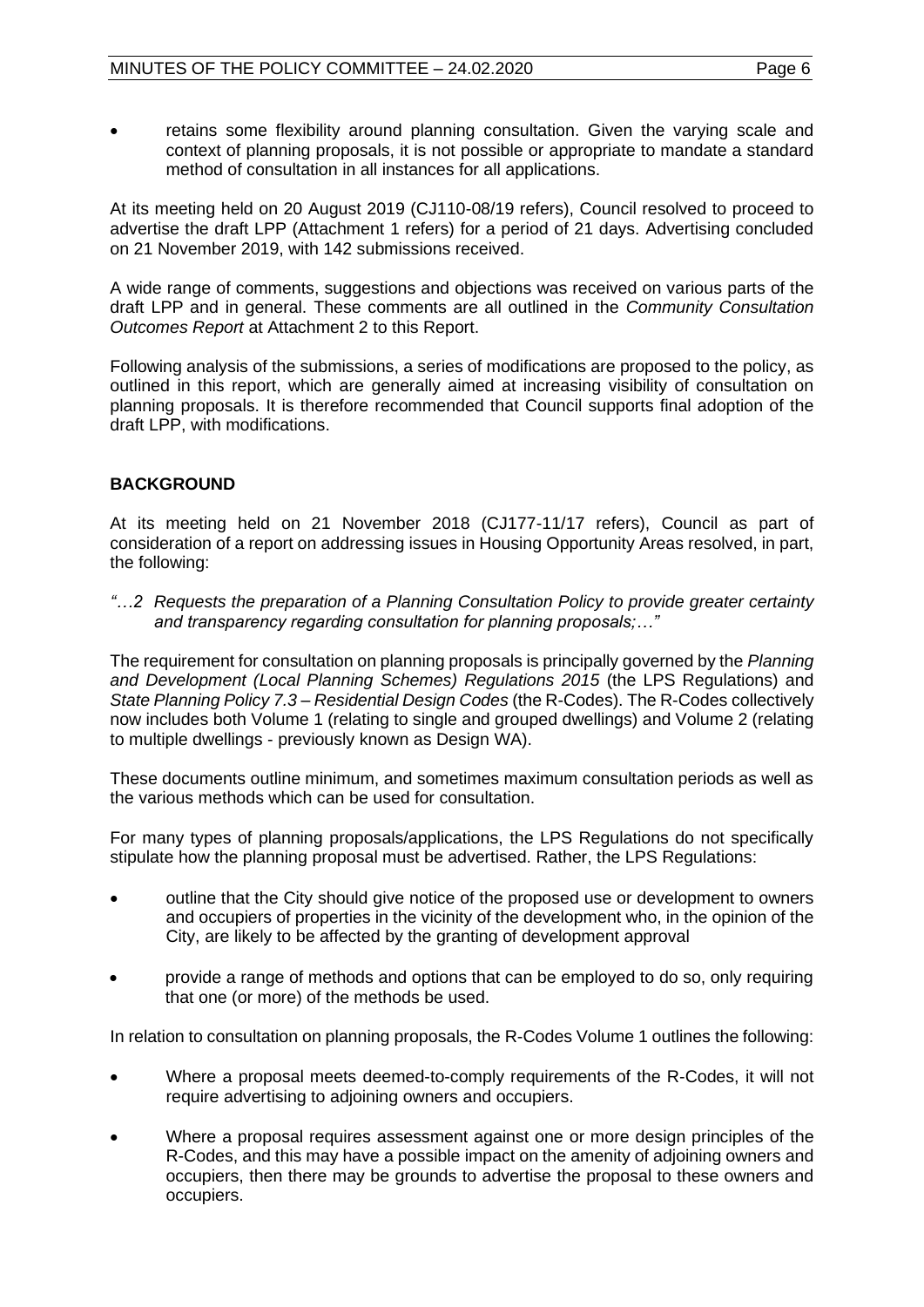- Where the decision-maker needs to judge the merits of a proposal and the merits of the proposal are a matter of technical opinion; and the decision-maker is satisfied it will not adversely impact the adjoining residential property or the street, it is not necessary to seek comment from adjoining owners and occupiers about the proposal, except where specifically required by the scheme or a relevant local planning policy.
- Where a matter is advertised for comment the notification should direct adjoining owners and occupiers to focus their comments to the particular design principle(s) that the proposal is addressing.
- The decision-maker, upon receipt of any comment(s) from adjoining owners and occupiers, is required to consider and balance comment(s) with its technical opinion when it exercises its judgement to determine the proposal.

## **DETAILS**

## Purpose of planning consultation

As outlined in the LPS Regulations and the R-Codes (above), the primary purpose of planning consultation is to engage with owners and occupiers in the vicinity of a development site or planning proposal who may potentially be affected by a development or strategic planning proposal, if approved.

The purpose of planning consultation is not to simply notify residents or the broader community of a planning proposal, but to seek feedback from those consulted on how a planning proposal may affect them. It is noted, however, that consultation does serve a function of raising a general awareness of development activity in an area.

Submissions received from a planning consultation play an important role in informing decision-making; however, it is one component of a range of matters that need to be taken into account by the decision-maker. Other factors include the relevant planning legislation or frameworks and the professional judgement of the assessor as to whether the proposal meets the objectives of the frameworks and thereby is considered to have planning merit.

Further, for a submission to have weight and contribute to the decision-making process, it needs to be based on planning merit that is relevant to the specific planning proposal. Consultation on planning proposals is not a 'numbers game', whereby the number of submissions received, or the majority vote of a consultation determines the outcome. In some cases, proposals are refused even when no submissions are received and, in other cases, proposals are approved if they meet the requirements of the planning framework and have planning merit, even if there are many objections to the proposal.

## Context of draft *Planning Consultation Local Planning Policy*

Planning legislation and state planning policies have requirements and guidance as to how and when consultation should be undertaken. These requirements and principals must be given a high level of regard when undertaking consultation on planning proposals.

The draft LPP as advertised retains some flexibility around planning consultation. Given the varying scale and context of planning proposals, it is not possible or appropriate to mandate a standard method of consultation for all applications. For example, the level of consultation required on a setback of a patio from the lot boundary versus a large multiple dwelling will be different.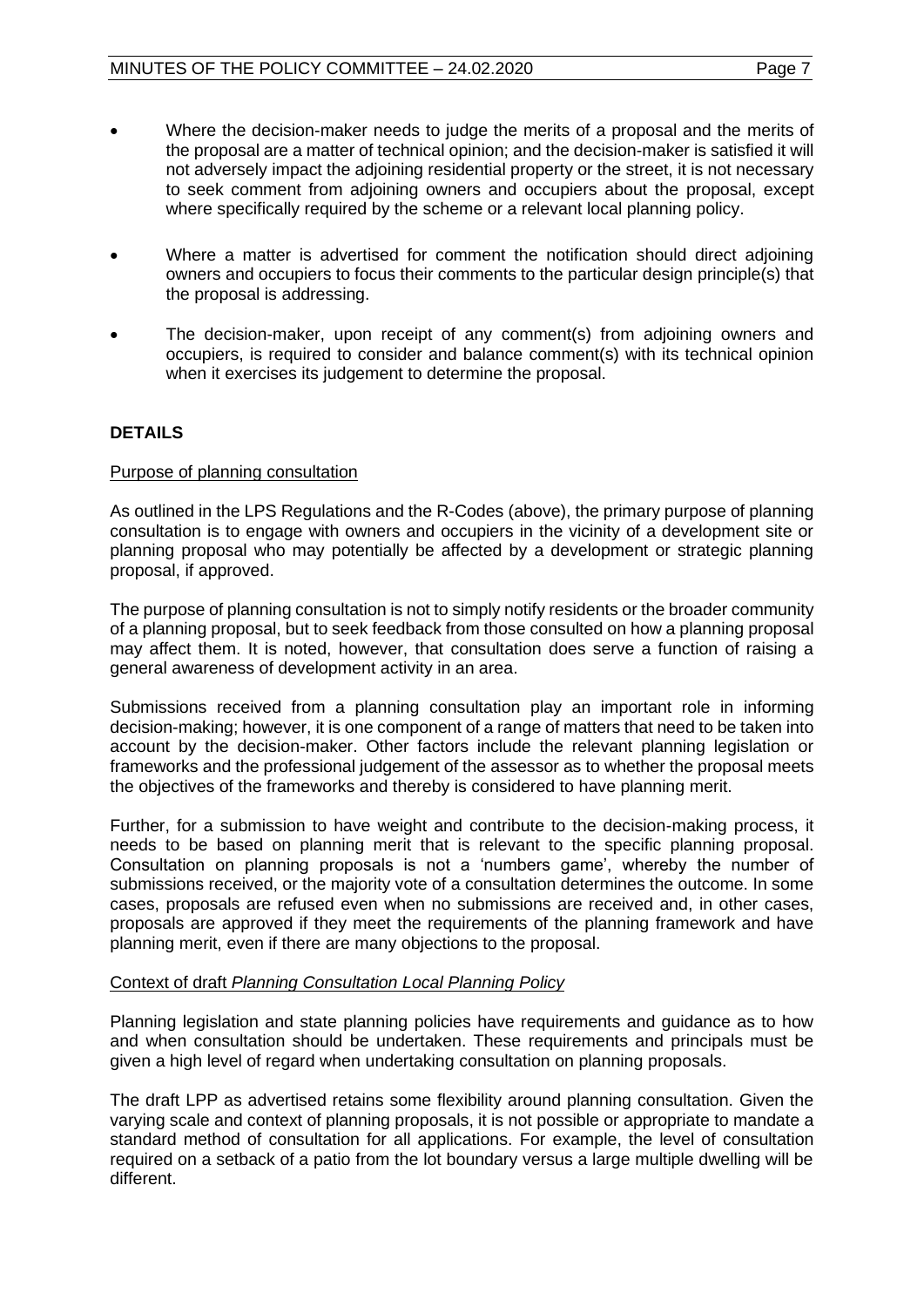## MINUTES OF THE POLICY COMMITTEE - 24.02.2020 Page 8

There appears to some misunderstanding within some submissions received that if a development proposal is not placed on the City's website then no consultation is or will be undertaken. This is an incorrect assumption. Consultation often occurs via letters to adjoining and nearby neighbours on applications where minor discretion is being sought, for example, for a building setback to a boundary where the potential impact of the development is confined to the immediately adjoining residents. This form of consultation does not change under the draft policy.

It is important to note that the draft LPP is largely based on the City's current consultation practices for planning proposals and would not result in any reduction in the number of applications where consultation would occur.

The draft LPP as advertised contains the following:

- Objectives.
- Provisions, including:
	- o criteria that will be considered when determining the extent of written consultation (such as letters to affected and nearby owners)
	- $\circ$  an appendix containing the duration and methods of consultation for specific types of planning proposals
	- o ensuring the availability of appropriate supporting and technical material
	- o how consultation over the Christmas and Easter periods will be managed
	- $\circ$  an 'opt-in' option, to receive further updates from the City on the proposal, for example, dates of forthcoming Council meetings and the final decision
	- $\circ$  cost associated with consultation to be borne by the applicant in accordance with updated fees to be included in the City's *Schedule of Fees and Charges*.

It should be noted that, given the varying scale and context of planning proposals, the draft LPP continues to allow a degree of judgement to be applied to consultation processes, as it is not possible for a 'one size fits all' approach to accommodate all planning proposals. As such, arbitrary limits on the extent of consultation (for example, a set radius) are not included in the draft policy. Rather, a set of criteria has been included to assist in establishing the extent of consultation, given the potential impact a specific proposal may have, being:

- the requirements of the R-Codes in relation to consultation requirements
- the scale and scope of the planning proposal
- the location and proximity to the property in question
- the potential impact of the planning proposal on local amenity, such as vehicle movements, streetscapes and landscaping, among others.

The only exception to the above is for proposed telecommunication towers, where a 400-metre radius is already specified in the City's *Telecommunications Local Planning Policy.*

## **Submissions**

142 valid submissions were received, representing a response rate of 3% of those stakeholders directly contacted (3,231). Valid submissions are those which contain contact details, enable identification and which were submitted during the advertising period. Where multiple submissions were made, these were considered a single response.

It is noted that a number of individual submissions contained identical or repeated statements, similar phrasing and/or similar paragraphing. This suggests these may have been originally written by the same person or persons or developed using a proforma submission. Notwithstanding this, these have been treated as individual submissions where different, individual contact details have been provided.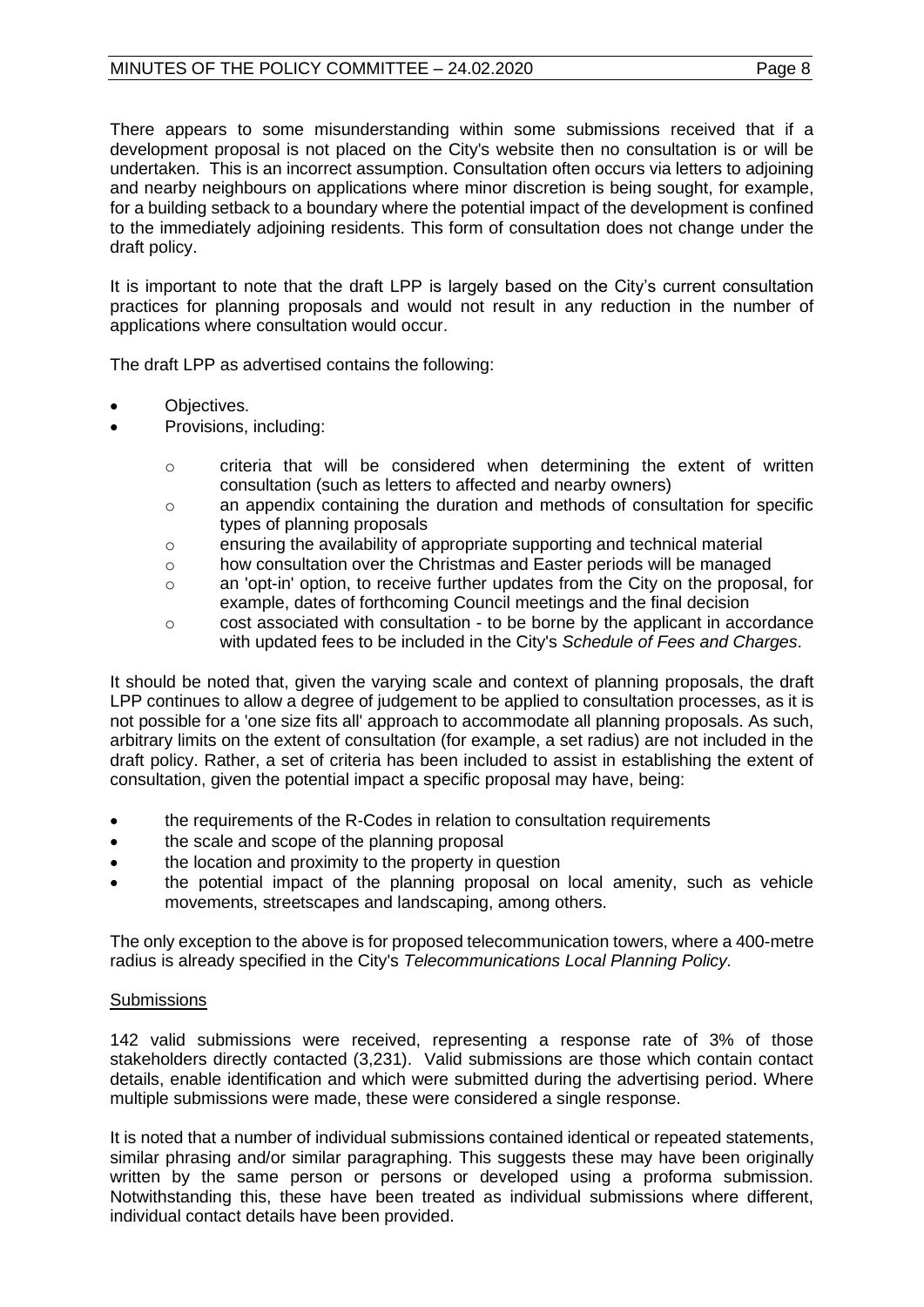

The age and ward profiles of submitters are shown in the following tables.







The full *Community Engagement Outcomes Report* is included as Attachment 2 to this Report.

Many submitters took the opportunity to state their objection to infill development in general and/or state that the policy is attempting to reduce the level of consultation; however, did not provide specific comment on the provisions contained within the draft LPP.

Some general themes from the submissions include:

- objections to infill development in general not specifically the content of the draft LPP
- greater transparency is needed
- all planning proposals should be advertised on the website applications for new grouped dwellings (less than five) should continue to be placed on the City's website
- all proposals requiring any form of discretion should be advertised
- all residents adjoining a proposed development should be provided with a letter and copy of plans as part of consultation
- all stakeholders must be provided with information as to how objections have been addressed or why they have not been acted on
- the community has the right to be consulted and should always be able to provide feedback
- the City should always take community feedback into account and should always respond to feedback received.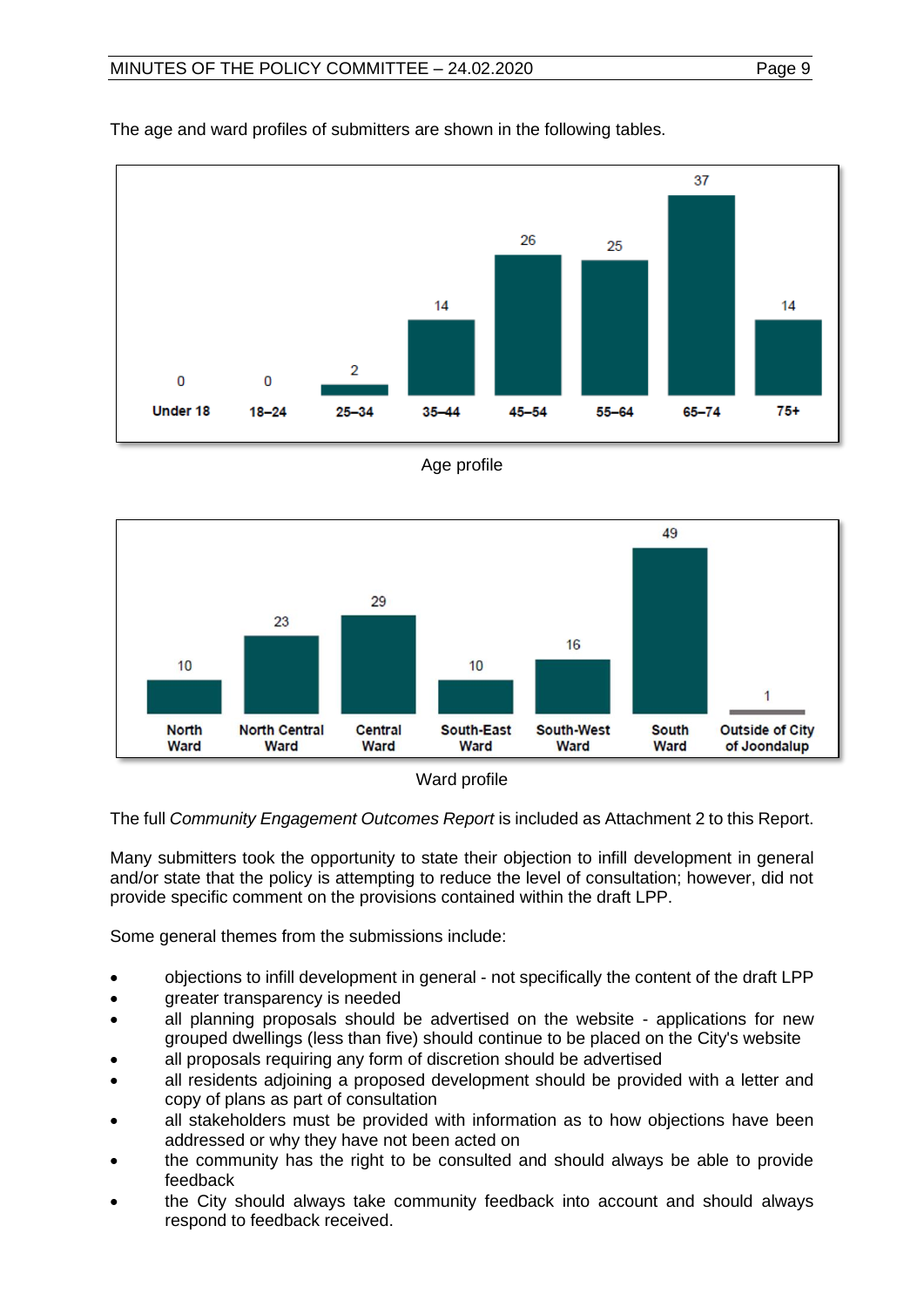The key themes of the submissions received, that pertain specifically to the different sections of the draft LPP are discussed below.

## **Definitions**

Comment was received requesting that information or definitions of 'D' (discretionary), 'A' (must be advertised) and 'P (permitted) be included in the draft LPP.

It is considered appropriate that these definitions be included.

## **Statement**

Comment was received requesting that the policy statement be expanded to include a requirement that all development applications and determinations and/or all building applications and permits issued be reported on the City's website on a monthly basis.

Currently, this information is available as follows:

- A report is included in each Ordinary Council meeting agenda outlining the planning applications determined under delegated authority and the City's recommendations to the Western Australian Planning Commission on subdivision applications for the preceding month.
- A list of the planning and building applications determined in the last month is available on the City's website as part of the online application system (known as ICON). A search on a specific property will provide any applications determined for that property.

It is acknowledged that the above information may not be considered by the community as being readily accessible. The City is therefore already separately investigating improvements to how planning and building data is collated and how these development metrics are reported in a more meaningful and easier to understand way.

It is, however, not considered necessary for this to be included as a statement within the policy as this is more procedural in nature.

## 5.1.1 Stakeholders

## *Identification of stakeholders*

Comment was made that the identification of stakeholders is insufficient and should include measures such as a radius around a development site for notification letters, or diagrams outlining specific properties to be consulted (for example, adjoining and diagonally and opposite).

Applying a mandatory radius may create comfort for some people, given there would be more certainty about who would get a letter and who would not. However, this does not mean it is an appropriate or effective method of consultation and it may also pose some risk and challenges.

For example, the impact of a minor addition or a new house, or one or two new dwellings on a site, is different to the impact of a larger multiple dwelling (apartment) development. Using the same radius for notification letters for these developments would not be appropriate. Employing different radii for different types of proposals would become very confusing and would not achieve the aim of creating more certainty in relation to who would be consulted directly on a planning application, and who would not.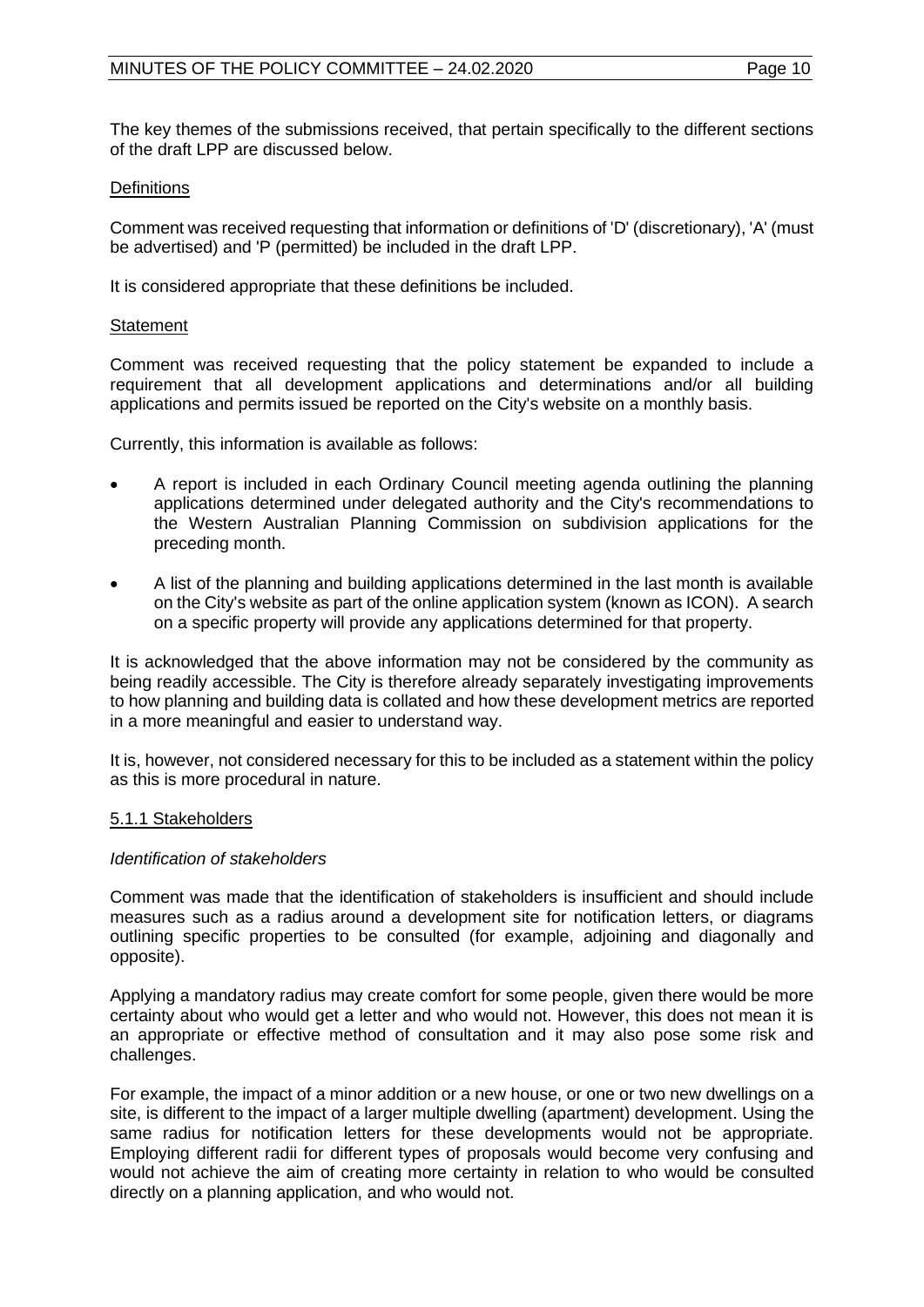Further, employing a mandatory radius to determine who to write to is very prescriptive and would not necessarily ensure that all properties potentially affected by a planning proposal would be directly contacted. Conversely, a radius would also inevitably include properties where there would be no direct impact on that property.

As shown in the example below, a defined radius around the property crosses a major road. The properties located on the southern side of the major road and those located further away in separate cul-de-sacs would not be impacted by the development of the highlighted property and the degree to which any submission from those properties could be given would be limited considering the lack of any direct impact.



It is therefore recommended that the draft LPP not be amended to require the application of a radius around a development site for the purposes of sending out consultation letters. Instead it is recommended that the City continues to apply common sense to make sure those people likely to be directly affected by a proposal receive a letter inviting them to comment, noting that anyone else interested in the proposal can still lodge a submission if they see a sign on site (if one is required), see the plans on the website or hear about the proposal from another party.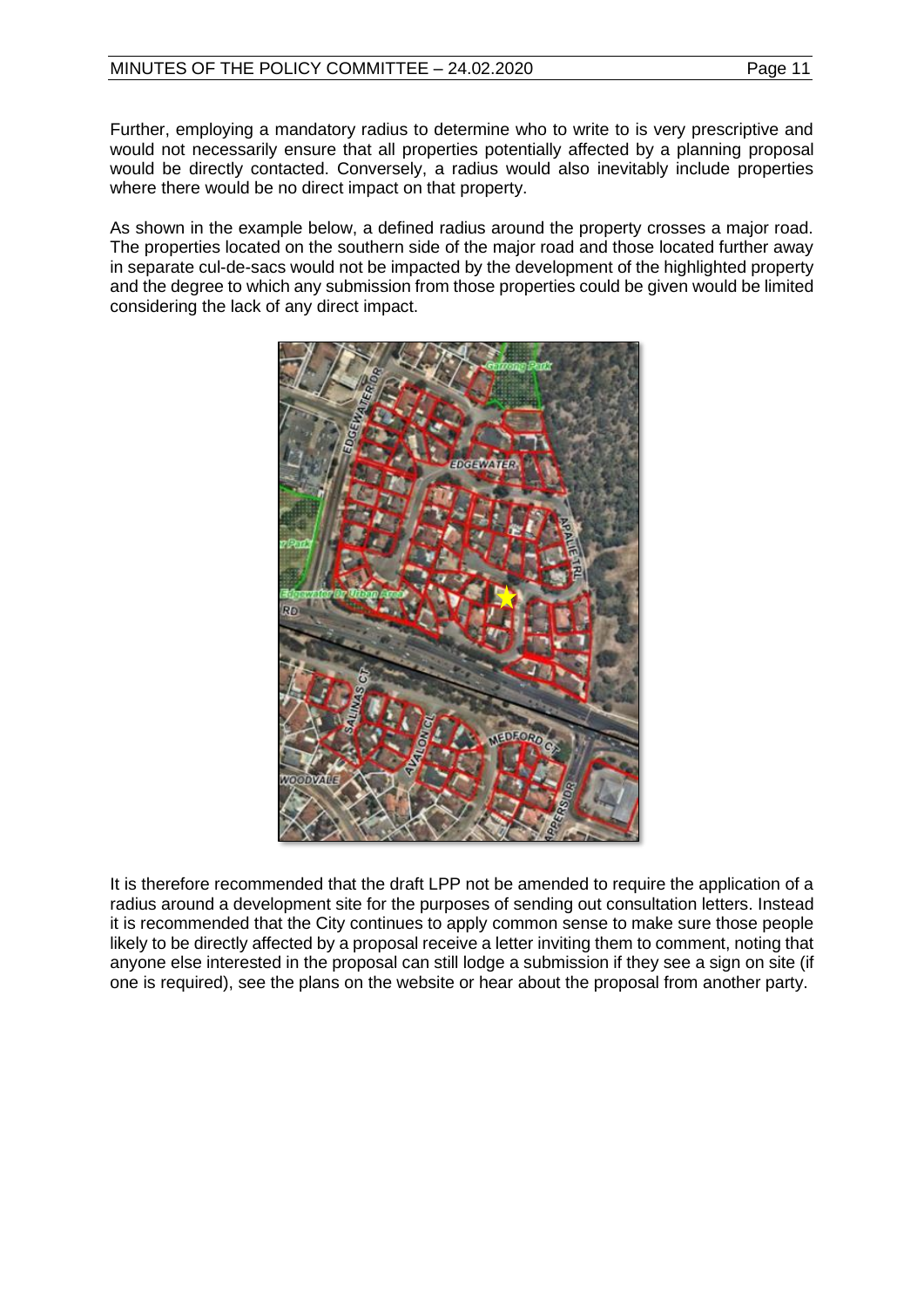In relation to the use of diagrams to outline which properties will be contacted directly, there may not be merit in doing so, as demonstrated in the following examples:

This diagram shows who could be affected by and, therefore, who should potentially receive a letter for an application proposing a new dwelling, or more than one dwelling, that could impact on neighbours and the streetscape:



However, the diagram below shows who could justifiably be impacted by an application for an extension to the rear of an existing dwelling, perhaps for a new family room and alfresco area. Such a proposal could realistically only affect the side and rear neighbours and it may not be necessary or appropriate to write to the people across the road.

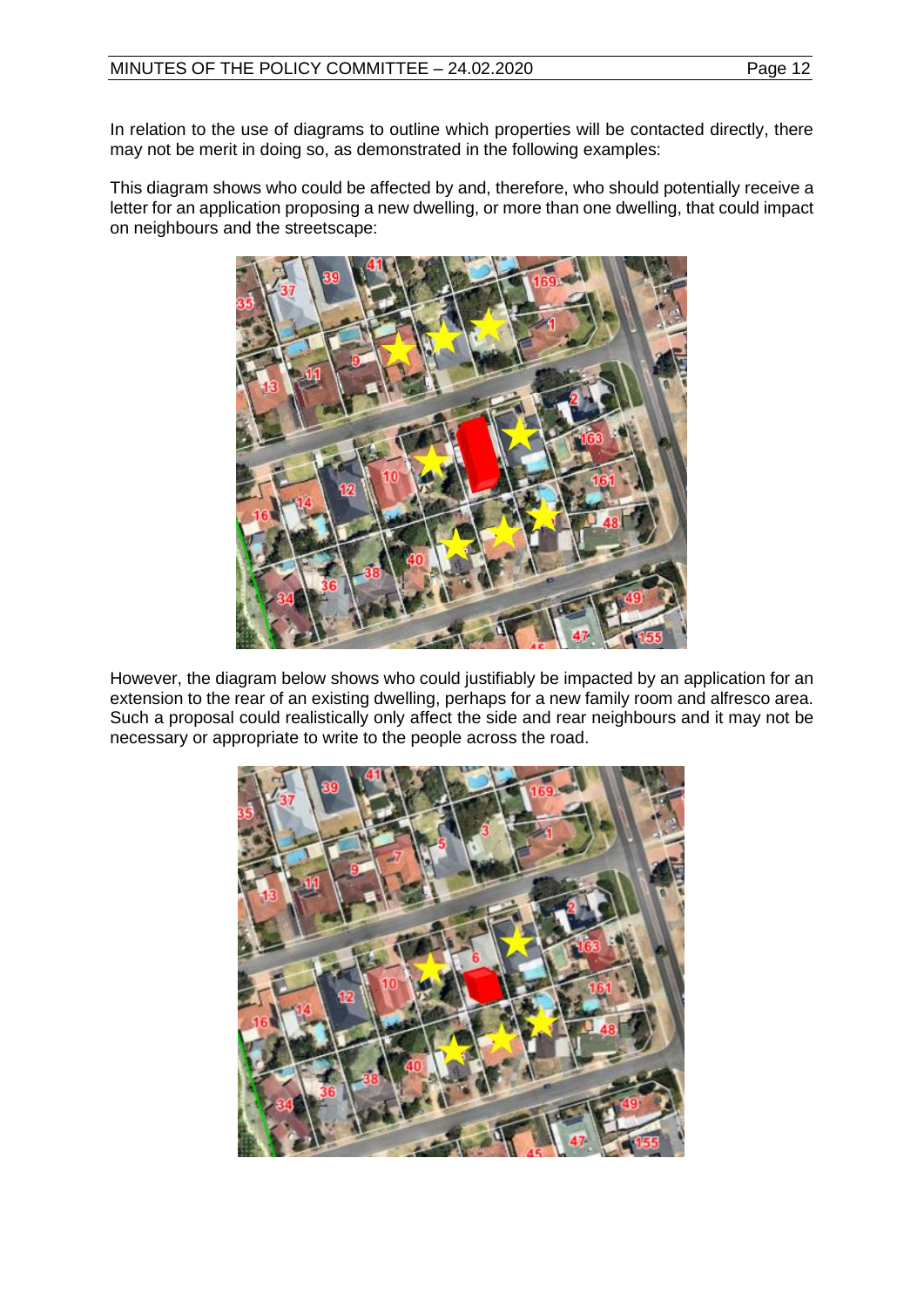As outlined in the diagram below, for a proposal where a new garage or part of a dwelling is proposed with a wall on one side boundary, this would realistically only affect the neighbour on that side, so it brings into question the need to write to all surrounding neighbours.



The last example (below) is of minor development at the back of a dwelling, such as a shed in one back corner. The location of this development may impact only two or three neighbours, so it does not make sense to write to people across the road seeking their views on the proposal.



It is unclear why some submitters have a view that the wider community should have input into proposals that would only affect specific neighbours, given that routinely writing to a defined number of properties would not assist in informing the outcome of that planning proposal given the location of the objection.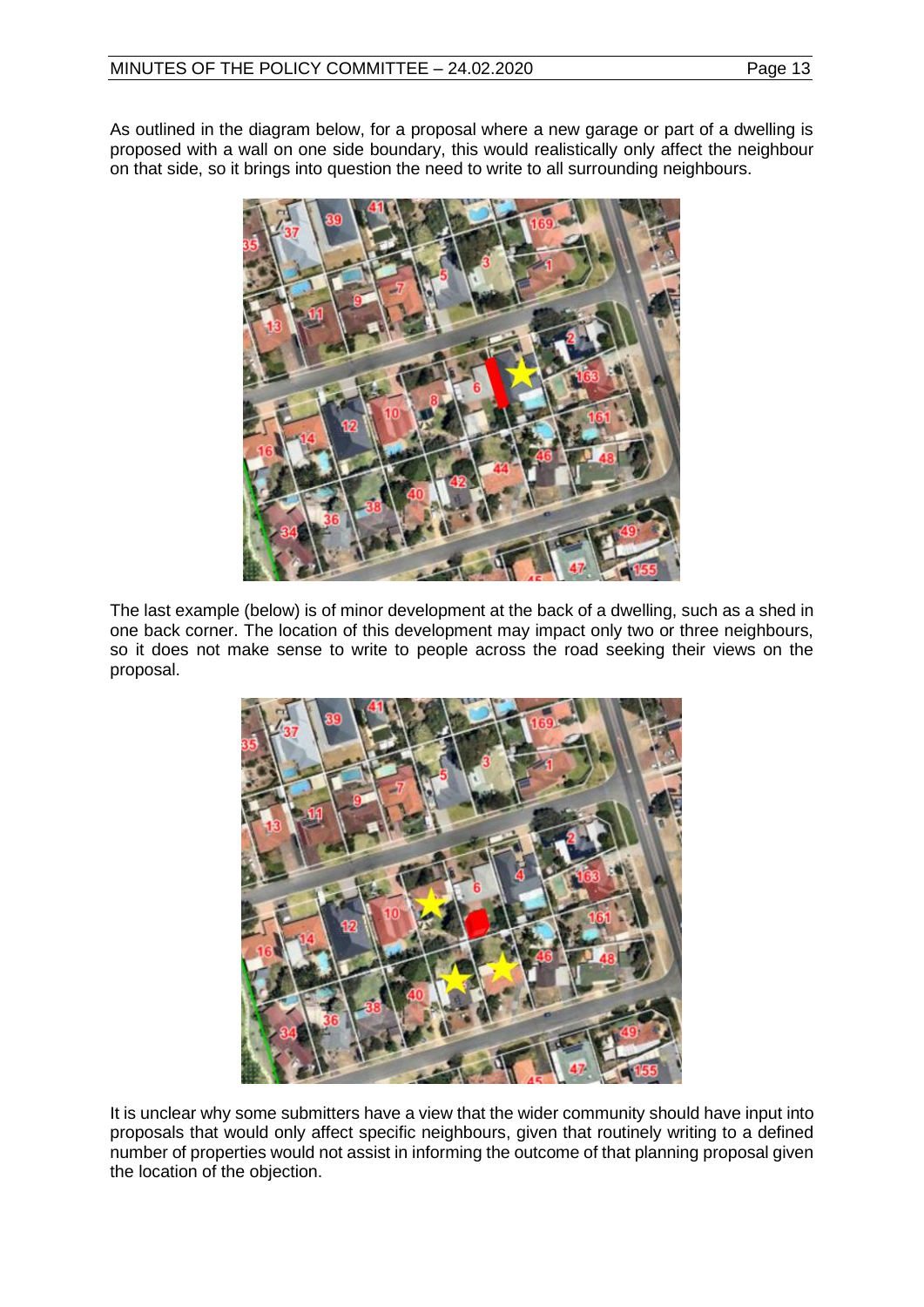As outlined above, there are potentially many development proposals or scenarios, which would have different levels of impact based on the nature and scale of the proposal. Unless the City adopted a position where it wrote to all neighbours around a site for every development proposed, the inclusion of different diagrams for different scenarios in the draft LPP would potentially be complicated and confusing.

It is therefore recommended that a diagram(s) is not included in the draft LPP and, instead, the City continues to write to those people who the City considers would be legitimately impacted by a proposal, noting that larger proposals that could negatively impact a broader catchment around a site, will be advertised more broadly in any case.

There may be times when a resident questions why they were not directly consulted on a proposal. Therefore, when placing a consultation on the City's website, there may be benefit in providing some general information as to which properties have been directly notified of a planning proposal given the potential impact on those properties. This change in approach is procedural in nature and, as such, no amendment to the draft LPP is required in this regard.

## *Notification of resident / ratepayer groups and Community Engagement Network*

Comment was made that resident and ratepayer groups and the City's Community Engagement Network should be notified on all occasions where a consultation is posted on the City's website. This request is not supported.

The primary purpose of the Community Engagement Network is to provide an opportunity for community involvement in the City's projects and associated decision-making processes. It is not intended for highly localised consultations given, in these circumstances, the City would identify and consult directly with those affected.

It is also respectfully suggested that as part of their role, it would seem prudent for resident and ratepayer groups to regularly monitor the City's website for relevant consultations and the City should not write to these groups whenever a small-scale planning proposal is received.

Currently, if the City considers that a proposal is of a scale that could affect a large portion of residents in a neighbourhood or area, and/or if there would be benefit from dissemination of information to residents, then the City will write to the relevant resident and ratepayer group. However, it is not considered necessary to write to them about typical, smaller scale development applications that would only affect a handful of people the City would write directly to anyway.

It is therefore recommended that the draft LPP not be amended to require resident and ratepayer groups and the City's Community Engagement Network to be notified whenever a consultation is posted on the City's website.

#### *Inclusion of owners and occupiers*

Comment was made requesting clarification that stakeholders include owners and occupiers. This is currently the case and intended to be continued under the draft LPP. The draft LPP can be updated to clarify that notification letters are sent to both owners and occupiers of residential properties.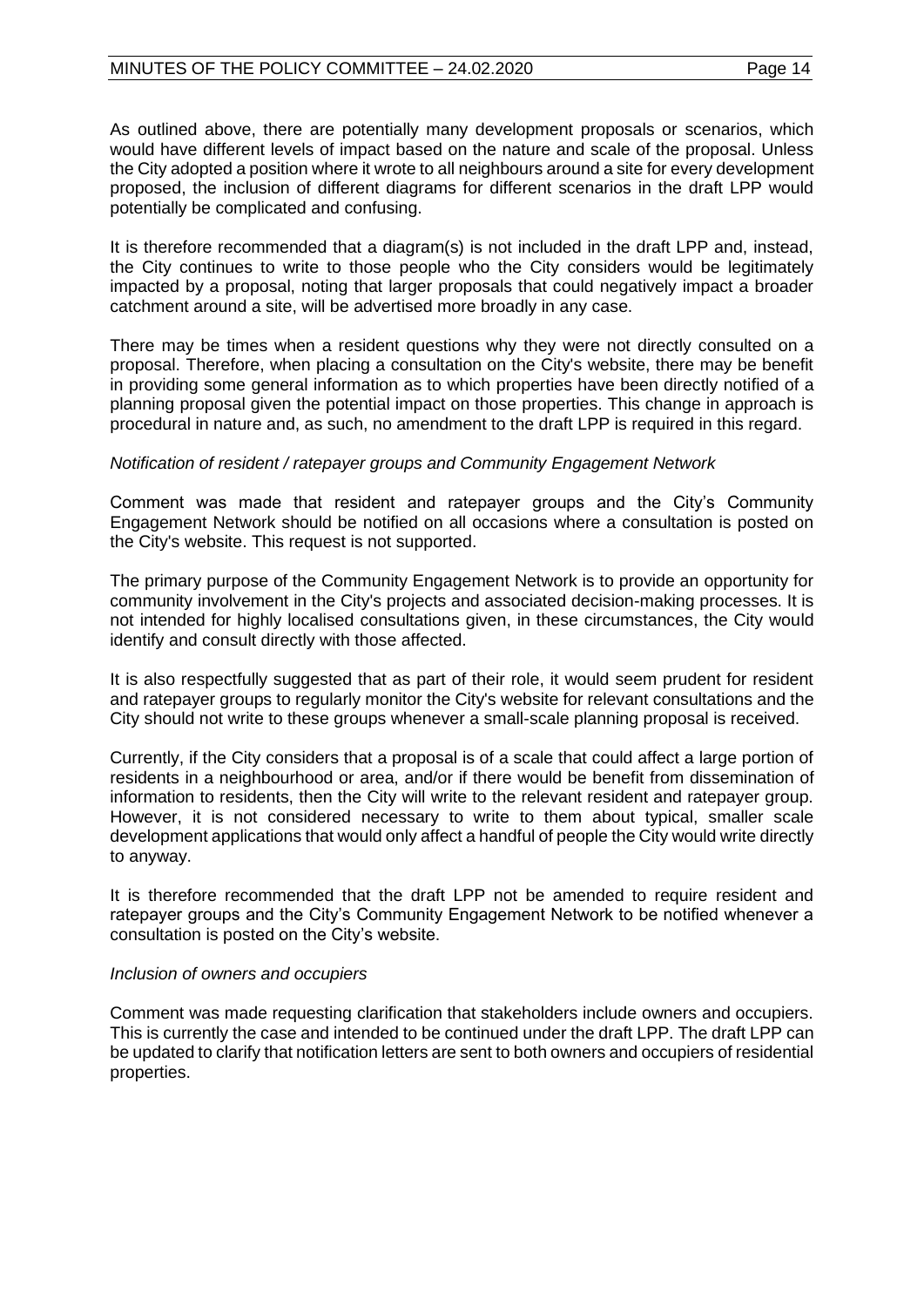## 5.1.2 Methodology

## *Advertising discretion*

Comment was received that all applications where any discretion is to be considered should be advertised widely.

In accordance with the LPS Regulations*,* the purpose of consultation is to notify owners and occupiers in the vicinity of a development site who, in the opinion of the local government, are likely to be affected by the granting of development approval. It is sometimes misconstrued that if discretion is being sought, this equates to the proposal not complying with the 'rules' and that fact in and of itself constitutes the basis for objection. The fact that discretion is being contemplated should not be the issue or the basis of objection. Rather, it is the possible impact a proposal could have on an adjoining property or streetscape that should be the issue or the basis of any objection.

It is the case that in some instances, the exercise of discretion may not actually have a potential impact on any property. For example, a small portion of a front fence that exceeds the standard height of 1.8 metres above natural ground level, due to the slope of the land in that particular location, is unlikely to be discernible as a discretion and therefore would be unlikely to have an impact on any adjoining properties. Advertising of the proposal would be difficult to justify given the lack of potential impact.

There are also potentially significant cost implications associated with advertising every application that involves some level of discretion. Approximately 30% of all development applications determined are the subject of consultation at an average consultation cost to the City of \$163 per application (excluding corporate overheads) or approximately \$52,000 per annum.

Around 95% of all development applications involve some form of discretion. The high proportion of applications received requiring discretion arises from the fact that if no discretion was being sought, it is likely the proposal would not require a planning application at all.

The City receives, on average, over 1,200 development applications per year. If all applications that involve discretion were to be advertised, based on the average cost of consultation per application, the cost to the City would rise to approximately \$182,000 (excluding corporate overheads).

The draft LPP proposes to include additional charges to recover costs on larger consultations. While the City could attempt to recover consultation costs on all applications, the resources needed to recoup smaller costs (for example, the cost of letters/postage for less than 100 letters) would not lead to full cost recovery of the consultation costs.

Given the above, it is not considered justifiable to consult on every planning proposal simply because discretion is to be assessed.

## *Availability of information*

A range of comments were received regarding how development plans and information is made available during the consultation period. For example, it was suggested that for every consultation, all plans be provided on the website and/or that hardcopy plans be provided when writing to adjoining and nearby neighbours.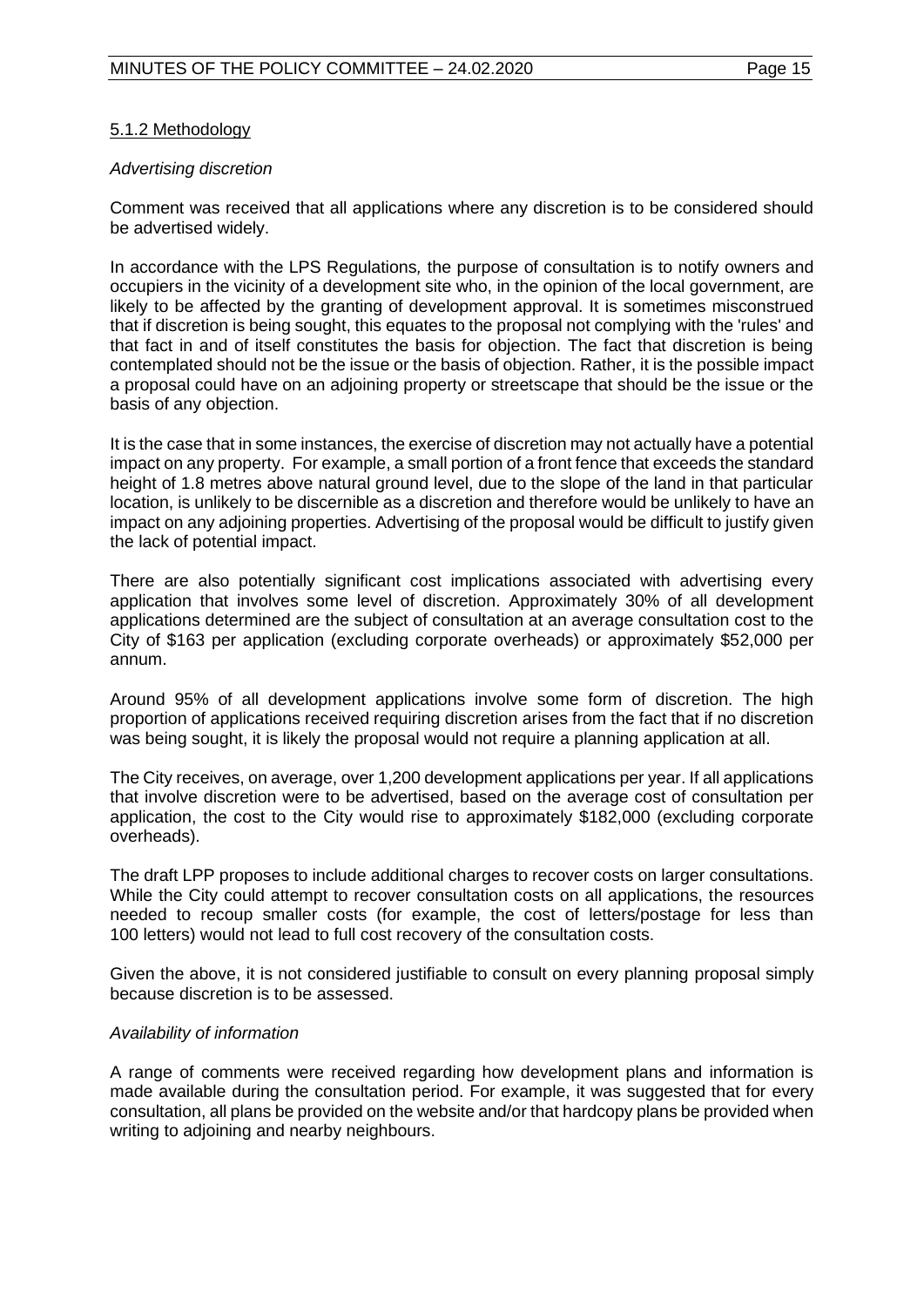Currently, most consultations undertaken involve written correspondence to adjoining and nearby owners and occupiers, who are advised that plans are available for viewing at the City's administration office during business hours. It is acknowledged, however, that this method is not always convenient for stakeholders.

As suggested in submissions, development plans could be placed on the City's website for all proposals where consultation is to be undertaken. This would be in addition to written notification of adjoining and/or nearby owners and occupiers, as is currently the case. This would allow ease of access to plans for those owners and occupiers who are consulted with as part of the proposal.

It would also allow any interested person to make a submission on the proposal. If this was to transpire, the City would assess the submission and make a judgement on the merit of that submission, given the potential (or lack of) impact on the submitter.

The above would require additional time and resources in the administrative requirements to arrange plans to be made available on the website, as well as the potential increase in the number of submissions that may be made on relatively minor proposals. However, this is considered a more appropriate response to the availability of plans given the printing and postage costs, as well as environmental considerations, that come with printing and sending of multiple hardcopies of often large sets of plans.

## *Planning Alerts website*

Comment was also made that the Planning Alerts website be used to inform residents of planning consultations that are placed on the City's website.

The Planning Alerts website is run by the OpenAustralia Foundation, which is a charity funded by donations from users. The website uses volunteer programmers to write 'screen scrapers' that searches local government websites for data and sends emails to subscribers when applications are advertised, based on the address provided by the subscriber. However, when a website changes how it displays information, the 'screen scraper' for that website won't be able to function and consequently the Planning Alerts website will show that website is 'possibly broken', and no information will be emailed to subscribers.

The reliability of the program is therefore questioned and there is also the potential that the City may need to make changes to its website to accommodate Planning Alerts. Also, if the City were to subscribe to Planning Alerts, it may result in additional cost and time in responding to queries from the public in instances where the Planning Alerts website identifies the City's website as "possibly broken".

Notwithstanding, the City will continue to investigate the merits of the Planning Alerts website and other similar facilities, in conjunction with the improvements to the planning and building information that is reported on the City's website, as discussed earlier.

## 5.1.3 Timing and Duration

Comment was received that the required number of consultation days should occur outside of any holiday periods.

As outlined in the draft LPP, the timing of consultation may be prescribed under legislation or there may be timeframes for specific types of applications that are required to be met.

The draft LPP supports the extension of consultation periods which fall within holiday periods by seven days where timeframes can still be met, as an appropriate balance between the timeframe requirements and the availability for stakeholders to engage during holiday periods.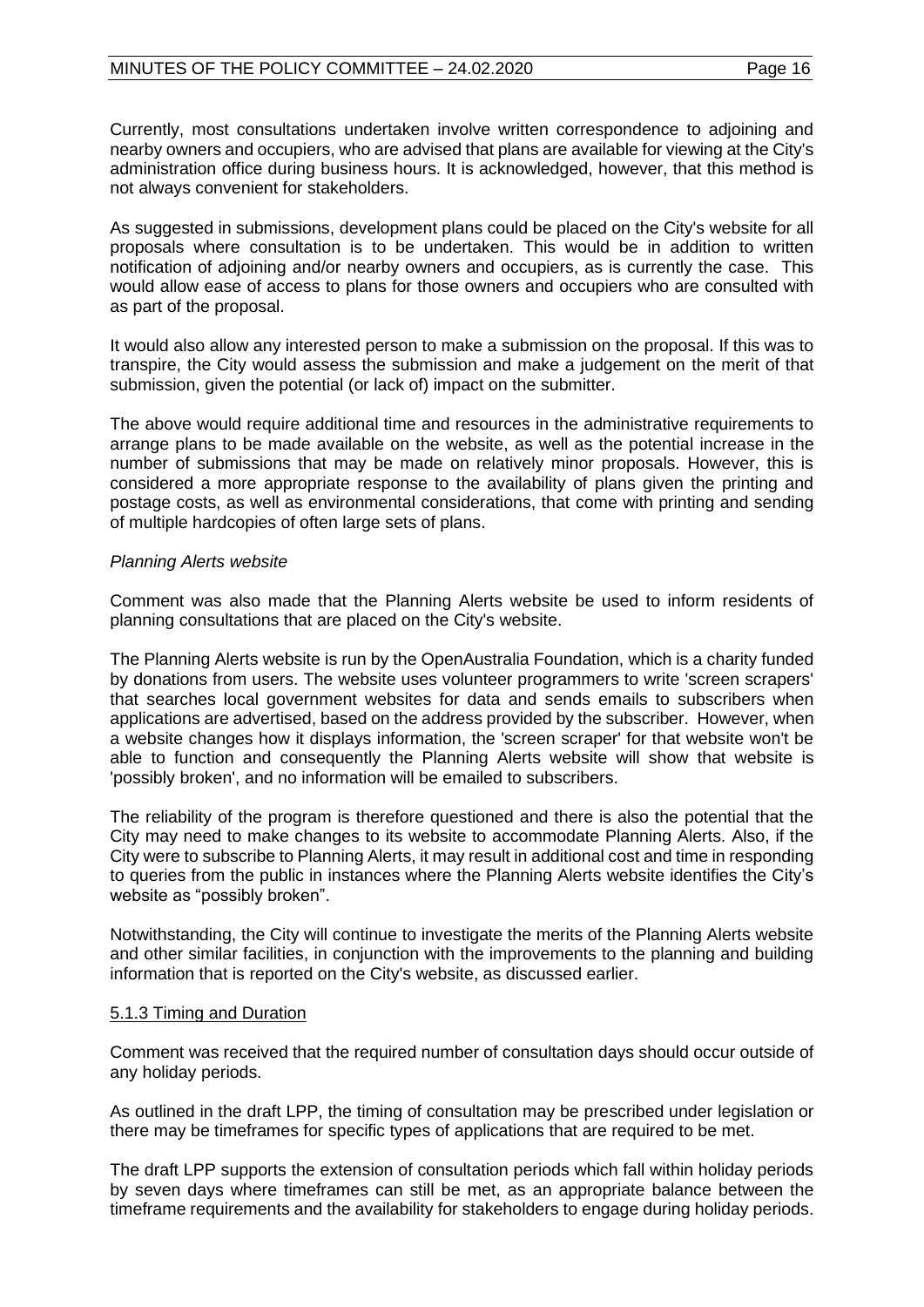Extending timeframes further will risk applications becoming 'deemed refused', whereby the applicant can then appeal to the State Administrative Tribunal and the decision on the application taken out of the City/Council's control. Extending consultation periods may also mean that the City may not be able to achieve timeframes set by Development Assessment Panels or the State Administrative Tribunal, again risking that the decision will be made without the City's input.

Therefore, while no change is recommended to the draft LPP regarding consultation over holiday periods, the wording can be updated to state that consultation will be avoided over extended holiday periods wherever possible. This will also align with the City's *Community Consultation Policy* that was adopted by Council at its August 2019 meeting.

## 5.1.4 Supporting and Technical Material

Comment was made that the clause regarding supporting and technical material is vague. Comment was also made that the R-Codes checklist should be included in the materials placed on the website during consultation.

The R-Codes Volume 1 applies to single houses and grouped dwellings, and multiple dwellings in areas coded R30 and under. Volume 1 includes a checklist for applicant use; however, this checklist is only intended to identify where a proposal may depart from the 'deemed-to-comply' standards of the R-Codes and does not provide for any assessment against the design principles. Furthermore, completion of this checklist by an applicant is not compulsory, so there would be little value in the draft LPP requiring completion and publishing of this checklist on the website.

The R-Codes Volume 2 Assessment Template is required to be prepared by an applicant and submitted with multiple dwelling applications. This checklist or template is therefore already made available on the City's website when an application is advertised. It is therefore recommended that the draft LPP not be amended to require the submission of R-Code checklists.

In relation to making the section on making supporting and technical material easier to understand, it is considered appropriate to add some examples to the paragraph within the draft LPP to assist in understanding of the intent of the clause, as below (underlined):

*"In addition to any development plans required as part of a planning proposal, the City will ensure appropriate supporting and technical material is made available to consultation participants for the duration of the consultation period to support understanding of the planning proposal. These materials may include transport studies, environmental and acoustic reports, the applicant's planning justification and similar."*

## 5.1.5 Consultation Outcomes

Comment was made that all stakeholders must be provided with information as to how their objections have been addressed or why they have not been acted on.

Currently, once a planning proposal is determined, all submitters are advised of the decision and, if the application is approved submitters are provided with information as to whether the proposal was modified to address concerns raised in the submissions and how the application has met the requirements of the planning framework.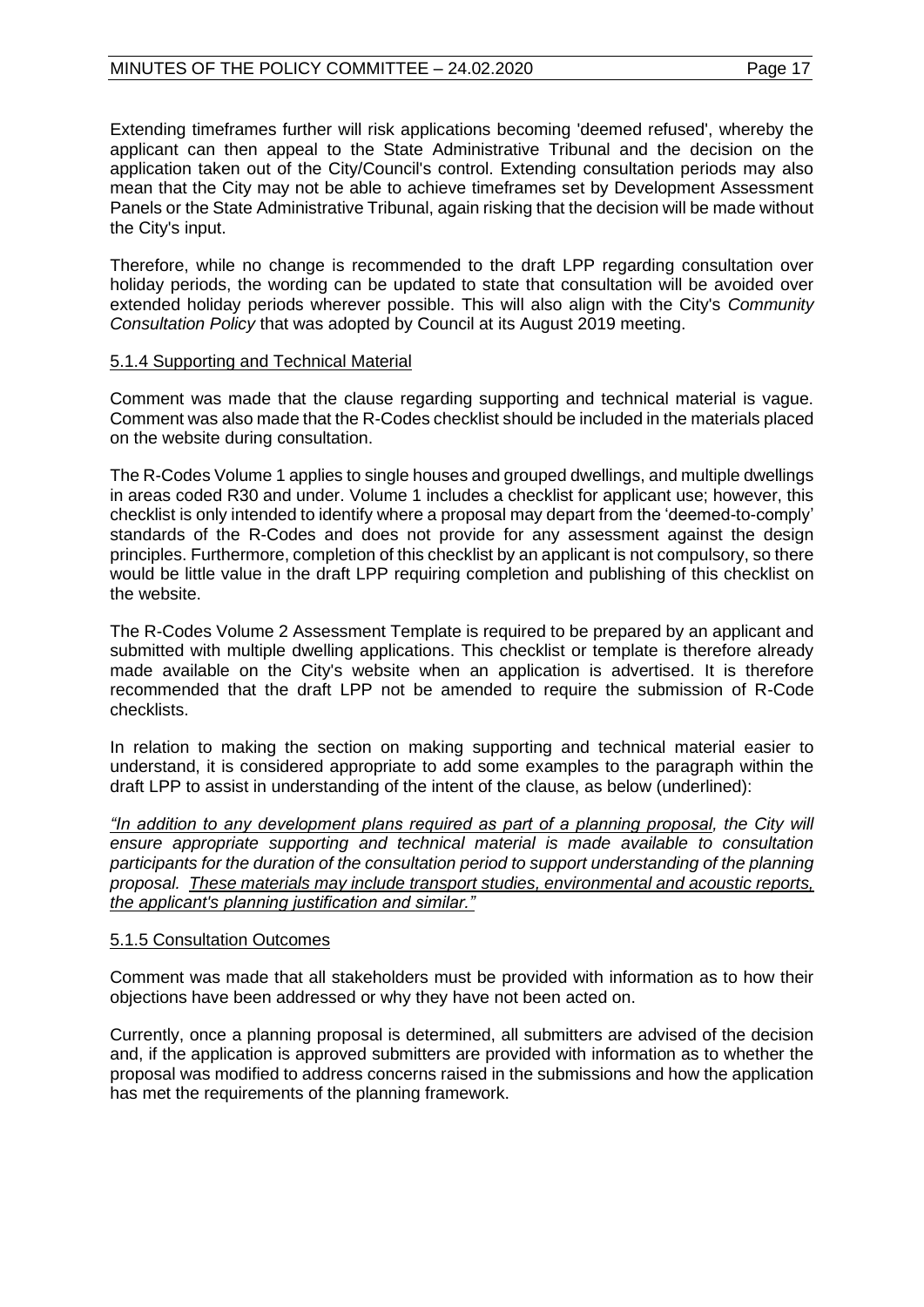Individually tailored letters to every submitter on every point of objection would be very resource intensive and come at a cost to the City and its ratepayers. For example, an analysis of development applications processed over a three-month period indicated that consultation was undertaken on 80 development applications. This consultation generated 196 objections or an average of 2.45 objections per application. This extrapolates to approximately 784 objections in response to 320 consultations per year. It is estimated it would take approximately 1.5 hours, on average, to write a letter responding specifically to all areas of objection, noting that some submissions are shorter and simpler, but some submissions are long, detailed and complex. This would equate to just under 1,200 officer hours per year responding to objections and, at an average hourly rate for urban planners and senior urban planners, this would cost the City just under an extra \$52,000 a year, excluding corporate overheads.

If consultation is then extended to all applications where discretion is involved (as requested by some submitters), then this cost could increase to approximately \$192,000 per annum, excluding corporate overheads.

This cost would need to be borne by the ratepayers and, given that submitters already receive a letter or email outlining the decision and the reasons why a proposal was considered to meet the required planning objectives, it is not considered justifiable to address every objection. It is therefore recommended that no change to the current practice or draft LPP be made in this regard.

#### Table 1 Consultation Requirements — Residential Development Applications

#### *Consultation periods*

Various comments were made that all consultation periods should be increased to 21 days, 28 days or two months for a variety of reasons including Australia Post delivery issues, people needing more time to respond as they have busy lives and people being on annual leave. Specific comment was received that the consultation duration for multiple dwellings and grouped dwellings (five or more) should be increased to 21 days.

As outlined earlier, there is a risk that increasing the consultation duration will impact on the ability to meet legislative deadlines and will risk applications becoming 'deemed refused', whereby the applicant can then appeal to the State Administrative Tribunal and the decision on the application taken out of the City/Council's control.

However, it is considered there is merit in providing a 21-day duration for the initial consultation on multiple dwelling and larger grouped dwelling proposals to recognise the generally larger scale and complexity of these proposals. Any subsequent consultation period would be 14 days as this follow-up consultation is likely to be a result of modifications to the existing proposal, possibly as part of a Development Assessment Panel or State Administrative Tribunal process.

It is also noted that all consultation letters are sent by priority post to minimise any delays in the letters being delivered. This approach is not proposed to change.

#### *Advertising of design principle assessments*

Comment was made that only consulting on discretions involving building height, visual privacy and solar access is insufficient. However, this comment appears to have resulted from a misinterpretation of the draft LPP provision.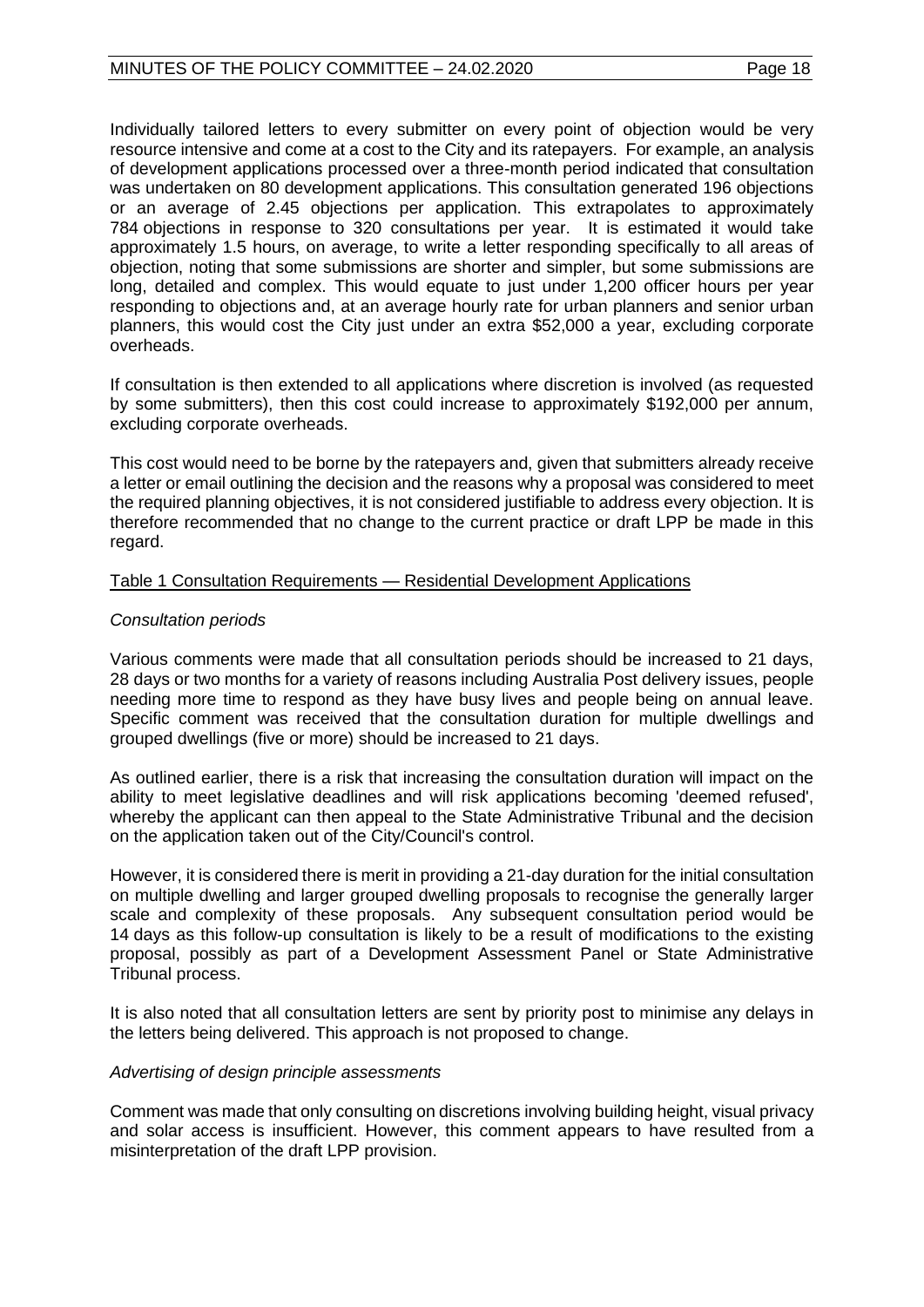The explanatory notes for Table 1 try to explain that the City will always consult where discretion is being sought regarding building height, visual privacy and solar access. Then, as is current practice, the City would still consult on design principle assessments for any other design element, if it was considered this would have a possible impact on the amenity of the street or adjoining properties.

This approach will expand the consultation requirements of the R-Codes, which states that for a proposal that is assessed against the design principles and has a possible impact on the amenity of the adjoining owners and occupiers, then there may be grounds for the decision-maker to advertise the proposal to these owners and occupiers.

Given the misinterpretation of the draft LPP provision by some, it is recommended to move the explanatory note into Table 1 for clarity and easier interpretation of the policy.

## *Grouped dwellings (less than five)*

Comment was made that all grouped dwelling proposals, regardless of the number of dwellings, should continue to be placed on the City's website and that on-site signage should also be required.

The reason that the current draft LPP does not propose that all grouped dwelling proposals be placed on the website, is because sometimes these grouped dwelling applications only propose one or two additional dwellings and, in reality, these types of proposals would not impact many people beyond the immediate neighbours, who the City would write directly to anyway.

However, there has been some confusion about the consultation requirements for grouped dwellings (less than five) in that some people have misinterpreted the draft LPP to mean that there would not be any consultation for these proposals if they are not published on the website. This is not correct, as the draft LPP also indicates that these types of proposals would be advertised to stakeholders by letter.

Notwithstanding the above, because it is already proposed to put the plans for all consultations on the City's website for the convenience of those people who receive a letter from the City, and given the City has already adopted this as an interim practice whilst the draft LPP was being developed, this practice can be continued into the future, with some minor resourcing impacts.

However, it is not considered necessary to require a sign on the site, given the smaller scale of these proposals is likely to have a more localised potential impact and that the people actually affected by them will be directly contacted by the City anyway.

## *Solar panels*

Comment was received that all solar panels that are elevated on flat roofs should require consultation.

However, the R-Codes specify that solar collectors installed on the roof or other parts of a building are 'deemed-to-comply', and therefore it is not possible to mandate the advertising of solar panels on residential development.

## Table 2 Consultation Requirements — Other Development Applications

## *Non-residential development in the Residential zone*

Comment was made that on-site signage should be required for all non-residential development within the Residential zone.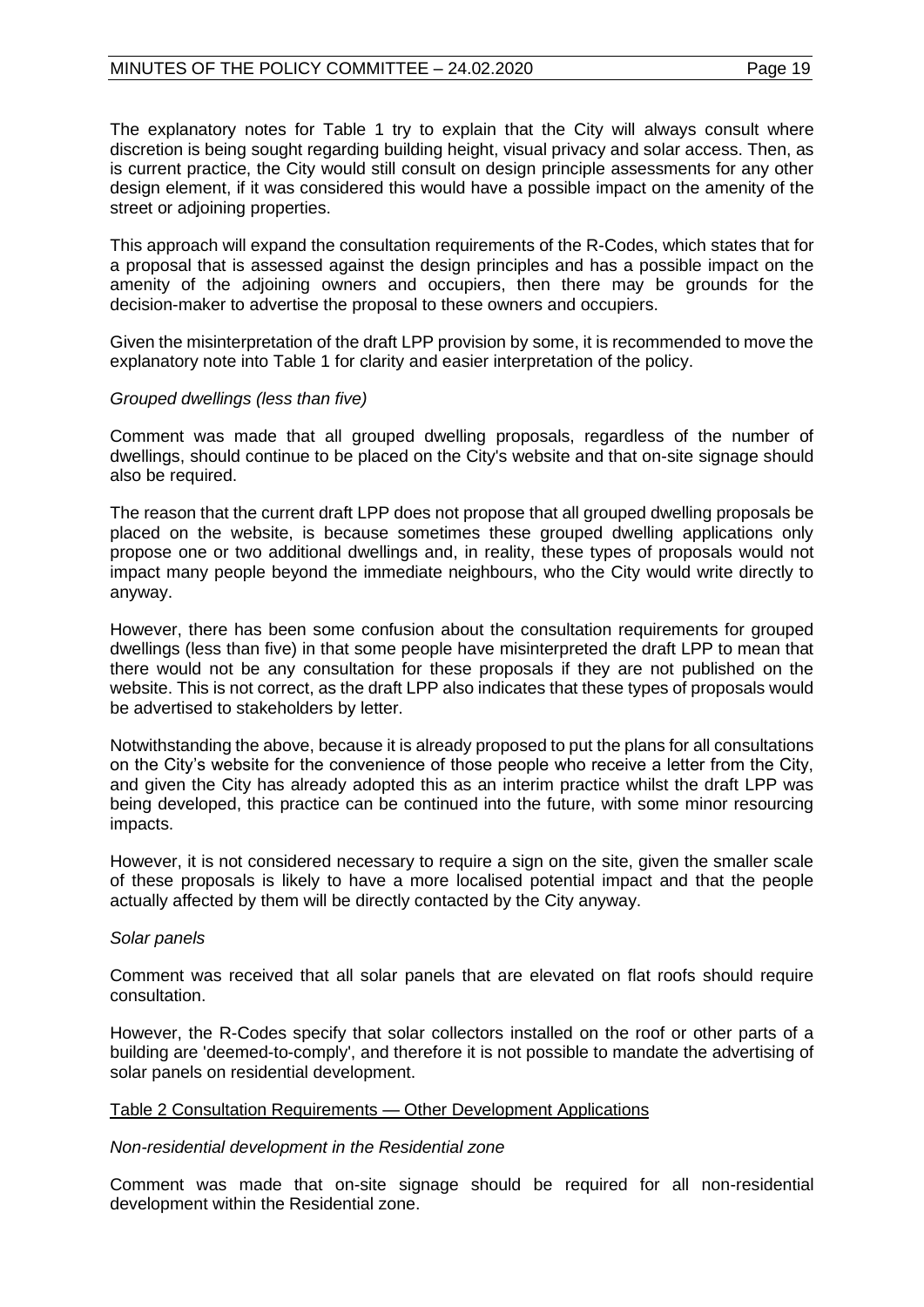The most common non-residential development in the Residential zone has been captured individually in Table 2 – namely child care centres and consulting rooms.

Currently, and as per the provisions of the City's *Child Care Centres Local Planning Policy*, a sign is required to be installed on site alerting people to the proposal, given that child care centres bring more traffic to a residential site and change the look of the property, most often because of the need for carparking and signage on site.

The requirement for an on-site sign could be extended to a proposed consulting room (which includes up to two medical practitioners) within a residential area on the basis that it is likely that the proposal will remove the residential use from the site and that modifications to the building, including the provision of car parking, will be required.

In addition, it is considered appropriate that an on-site sign be required for other proposed non-residential development that is not individually listed in the draft LPP, like a residential aged care facility, caravan park and civic use.

#### *Telecommunications infrastructure*

Comment was made that the radius for the notification of owners and occupiers of properties near telecommunication tower proposals be increased from the current 400 metres to 800 metres or one kilometre; that the advertising duration be increased from the current 21 days to 28 days, 42 days or 90 days; and that all available forms for notification be used (website, on-site sign, newspaper notice, noticeboard).

Most of these comments referenced the new 5G network and concern about potential negative health impacts. However, it is important to note that development applications are not required for low-impact facilities (being exempt via Federal legislation) and the State Government's planning policy and previous State Administrative Tribunal decisions have made it clear that the City cannot take perceived health impacts into account when making planning decisions on telecommunications infrastructure that are the subject of a development application.

The main and most common planning issue in relation to development proposals for telecommunications infrastructure is usually visual amenity and, taking this into account, the City's current *Telecommunications Infrastructure Local Planning Policy* specifies that owners and occupiers within a 400-metre radius of the site are to be notified. Information is also placed on the City's website.

The 400-metre radius has been established practice for a number of years, based on a walkable catchment used for other consultations on proposals considered to affect people on a neighbourhood scale. Other local governments utilise various radii (for example, 200 metres or 500 metres) or do not outline a specific notification radius at all, which indicates that there is no consistent or substantiated basis for such a consultation area.

In trying to illustrate the visual impact of a telecommunications tower, the following images of the telecommunications tower at HBF Arena have been taken at distances of 400 metres, 700 metres and 1 kilometre from the tower. Bearing in mind that the visual impact of different towers will be influenced by the design and location of the tower, the topography around the site and what built or natural screening elements exist around the site, these images indicate that as the distance from the tower increases, the visual impact of the tower is significantly lessened to a point where the tower is indistinguishable.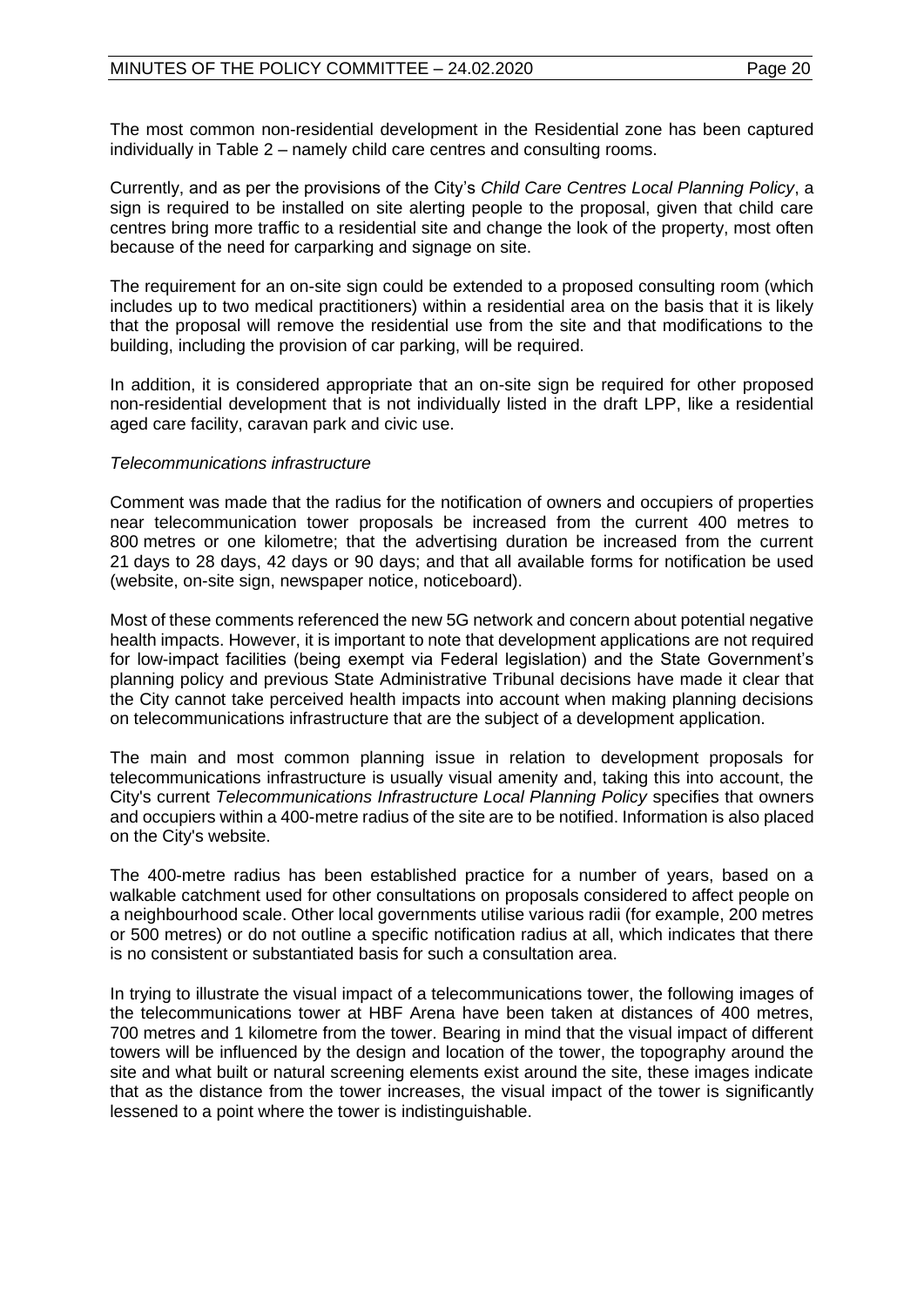

Given the City is unable to take perceived impacts of these facilities into account and that visual amenity impacts are the key planning consideration; and in the absence of any demonstrated need to increase the consultation radius, 400 metres is considered an appropriate distance for widespread notification of the proposal. It is therefore recommended that the draft LPP not be amended to increase the consultation radius for these proposals.

There is, however, merit in the placing of a sign on the site, which would be of particular benefit when the proposed infrastructure is within a park or other space frequented by many people and would assist to notify users of the proposal.

#### *All development types*

Comment was received that all development types outlined in Table 2 should be advertised via the City's website and have on-site signs.

As outlined previously, development plans could be placed on the City's website for proposals where consultation is to be undertaken. It is also agreed that for larger scale proposals, such as consulting rooms and telecommunication infrastructure, on-site signs would be appropriate. For other smaller-scale proposals where the potential impact is more localised, it is not considered that on-site signs are necessary, given the City will be contacting those most affected by these small scale proposals directly anyway.

#### Table 3 Consultation Requirements — Strategic Planning Proposals

#### *Minor amendments to strategic planning proposals*

Comment was received requesting all proposed minor amendments to structure plans, local development plans, local planning policies and be advertised, regardless of how minor the proposal.

Minor modifications to structure plans, local development plans and policies can be requested or can occur for a variety of reasons, including to rectify typographical errors and to update references to legislation. It is considered that these types of matters should not require consultation, however it is agreed that other minor modifications that may affect the development provisions or standards outlined in the documents could be advertised for comment. The draft LPP can be modified to rectify this.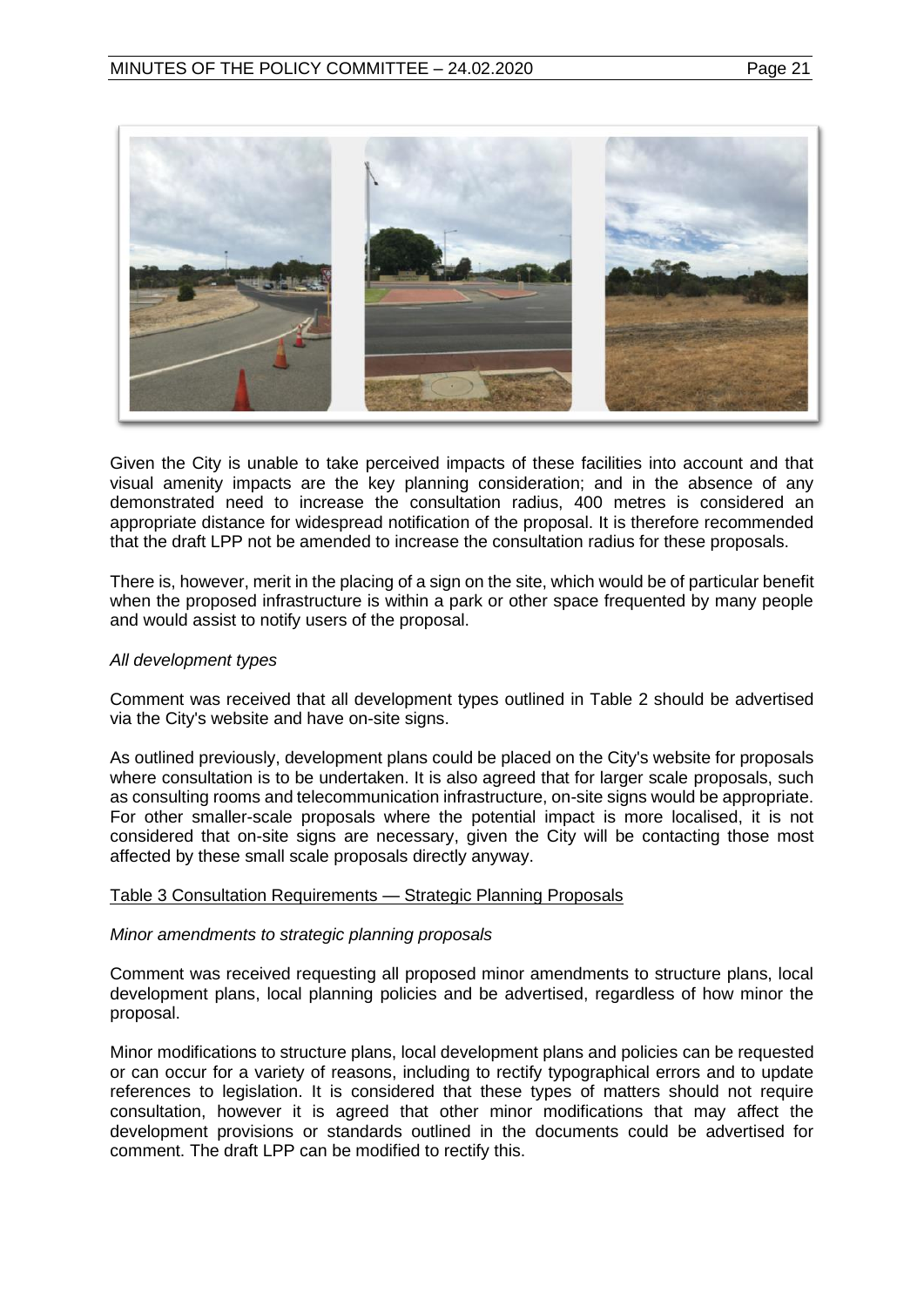It is also noted that all proposed amendments to these planning documents are referred to Council for determination or for a recommendation to the Western Australian Planning Commission, as appropriate. At this point, Council can review whether advertising of a minor amendment is warranted or not.

## *Signage for large-scale scheme amendments*

Comment was received requesting that signs be erected around neighbourhoods for large-scale scheme amendments, for example in relation to Housing Opportunity Areas.

In undertaking large-scale planning consultations, the City utilises a range of measures in order to raise awareness in the community of the proposals. For large-scale consultations on matters such as those related to Housing Opportunity Areas, this will include writing to each owner and resident within those areas as the most direct way to convey information on those proposals.

Notwithstanding the additional cost, it is not envisaged that signage within a neighbourhood, such as static or moveable electronic message signs, would provide any additional awareness beyond the range of measures already utilised. No changes to the draft policy are recommended, noting that these types of signs could be utilised on a case by case basis where a particular benefit is identified.

## Proposed modifications

Given the above discussion, the following modifications are proposed to the draft LPP (Attachments 3 and 4 refer):

- Include definitions of 'A', 'D' and 'P' uses.
- Reference owner and occupiers as stakeholders.
- State that the City will endeavour to avoid consultation over extended holiday periods.
- Modify clause 5.1.4 Supporting and Technical Material to read:

*"In addition to any development plans required as part of a planning proposal, the City will ensure appropriate supporting and technical material is made available to consultation participants for the duration of the consultation period to support understanding of the planning proposal. These materials may include transport studies, environmental and acoustic reports, the applicant's planning justification and similar."*

- Reformat Table 1 so the intent of consultation on proposals that require a design principle assessment is clearer.
- Where any consultation is undertaken, require the plans and information to be placed on the City's website.
- Increase the advertising duration for the initial consultation on multiple dwellings and larger grouped dwelling proposals from 14 days to 21 days.
- Require on-site signage for non-residential proposals in the Residential zone, consulting rooms and telecommunications infrastructure proposals.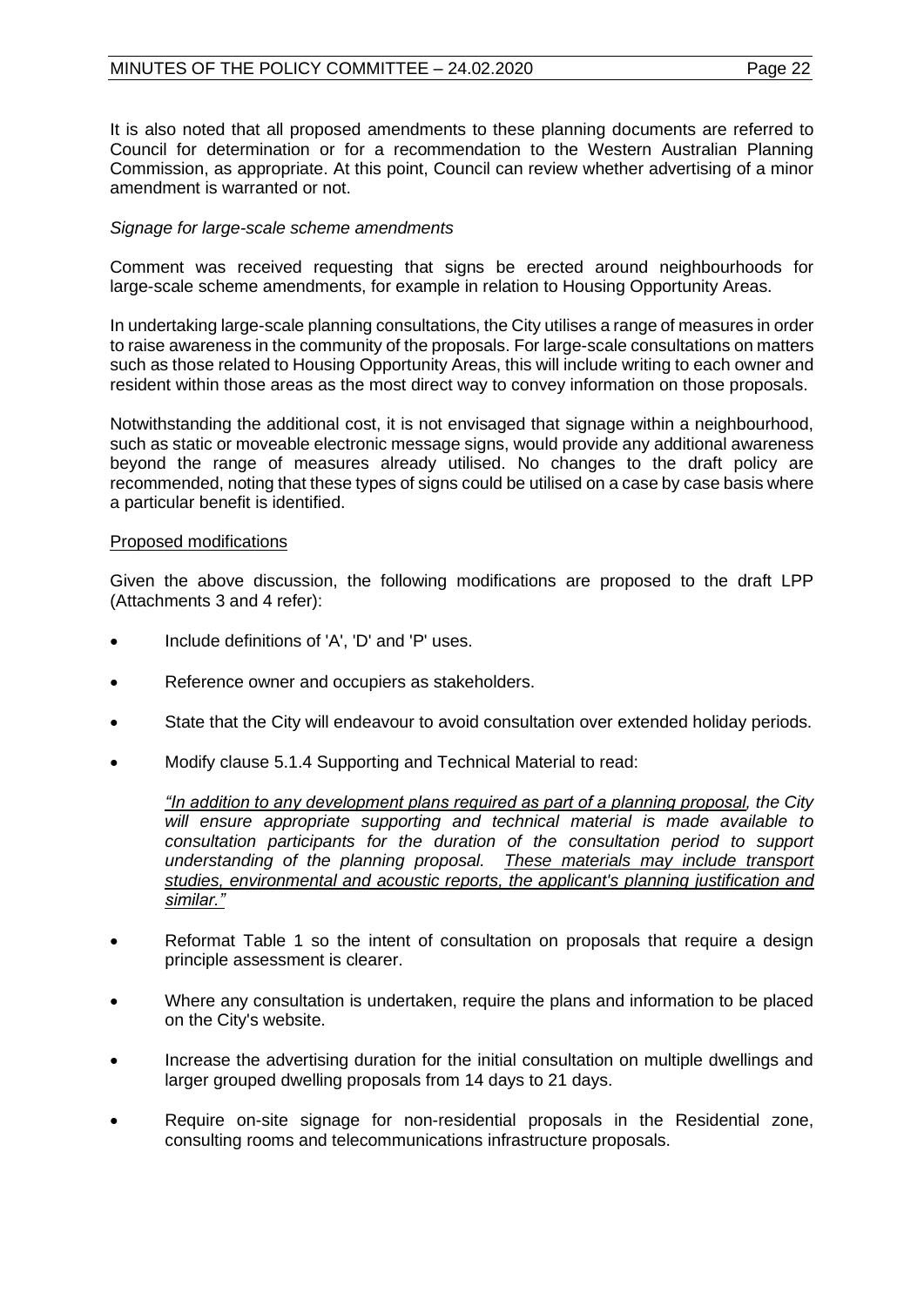• Clarify that a minor amendment to structure plans, local development plans and local planning polices includes the correction of typographical or formatting errors, updates to legislation references and similar but does not include an amendment to development provisions or standards.

## Other initiatives

• Continue to investigate and develop improvements to the collation of planning and building data and how that information is reported to Council and the general public.

## **Issues and options considered**

Council has the option to either:

- proceed with the draft *Planning Consultation Local Planning Policy*, without modifications
- proceed with the draft *Planning Consultation Local Planning Policy*, with modifications or
- not proceed with the draft *Planning Consultation Local Planning Policy*.

In the event Council proceeds with a final version of the draft LPP following advertising, the following local planning policies will need to be amended to update reference to consultation requirements given those requirements will have been incorporated within the new *Planning Consultation Local Planning Policy*:

- Child Care Premises.
- Consulting Rooms.
- Home-based Business.
- Non-residential Development in the Residential Zone.
- Satellite Dishes, Aerials and Radio Equipment.
- Short-term Accommodation .
- Telecommunications Infrastructure.

It is proposed that the current consultation clauses within the above policies would be updated to refer to the *Planning Consultation Local Planning Policy,* as outlined in the various updated policies at Attachment 5 to this Report.

The *Planning and Development (Local Planning Schemes) Regulations 2015* (LPS Regulations) allow a local government to amend a local planning policy without advertising the amendment, if, in the opinion of the local government, the amendment is minor. In this instance, given the amendments proposed to the other existing local planning policies mentioned above are to avoid the double-up of consultation requirements in the various policies, it is considered that the amendments are minor and administrative in nature, and therefore further public advertising would not be warranted.

## **Legislation / Strategic Community Plan / policy implications**

**Legislation** *Planning and Development (Local Planning Schemes) Regulations 2015. Local Planning Scheme No. 3. State Planning Policy 7.3 - Residential Design Codes.*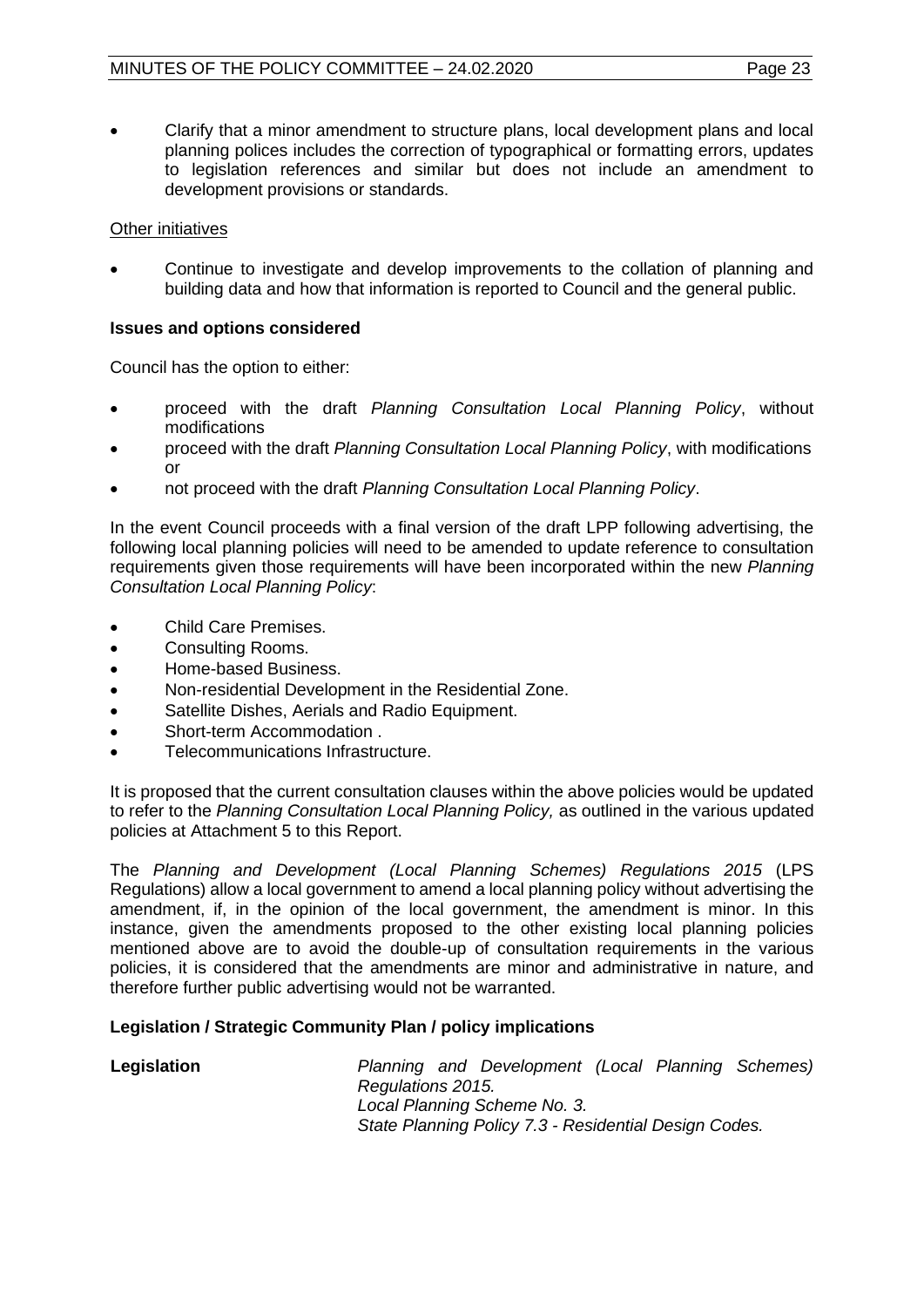## **Strategic Community Plan**

| Key theme                   | Governance and Leadership.                                                                          |
|-----------------------------|-----------------------------------------------------------------------------------------------------|
| <b>Objective</b>            | Active democracy.                                                                                   |
| <b>Strategic initiative</b> | Optimise opportunities for the community to access and<br>participate in decision-making processes. |
| <b>Policy</b>               | Revised draft Community Consultation Policy.                                                        |

## Planning and Development (Local Planning Schemes) Regulations 2015.

The *Planning and Development (Local Planning Scheme) Regulations 2015* stipulate the minimum, and sometimes maximum, requirements for public consultation on various planning proposals.

#### **Risk management considerations**

Not applicable.

#### **Financial / budget implications**

The costs associated with any public advertising and notice of any final adoption of the draft LPP will be approximately \$1,000.

It is proposed that some costs associated with consultation will be borne by the applicant in accordance with updated fees proposed to be included in the City's *Schedule of Fees and Charges*. The revised schedule will be included for consideration as part of the 2020-21 budget process (Attachment 6 refers).

#### **Regional significance**

Not applicable.

#### **Sustainability implications**

Not applicable.

## **Consultation**

The deemed provisions as set out in the *Planning and Development (Local Planning Schemes) Regulations 2015* require a new policy or major amendment to a policy to be advertised for public comment for a period of not less than 21 days.

The policy was advertised for 21 days as follows:

- A notice published in the local newspaper.
- A letter was sent to registered resident and ratepayer groups.
- An email was sent to subscribers of the City's Public Notice eNewsletter.
- An email was sent to members of the City's Community Engagement Network.
- A notice and documents were placed on the Community Consultation section of the City's website.
- A notice was placed on the City's social media platforms.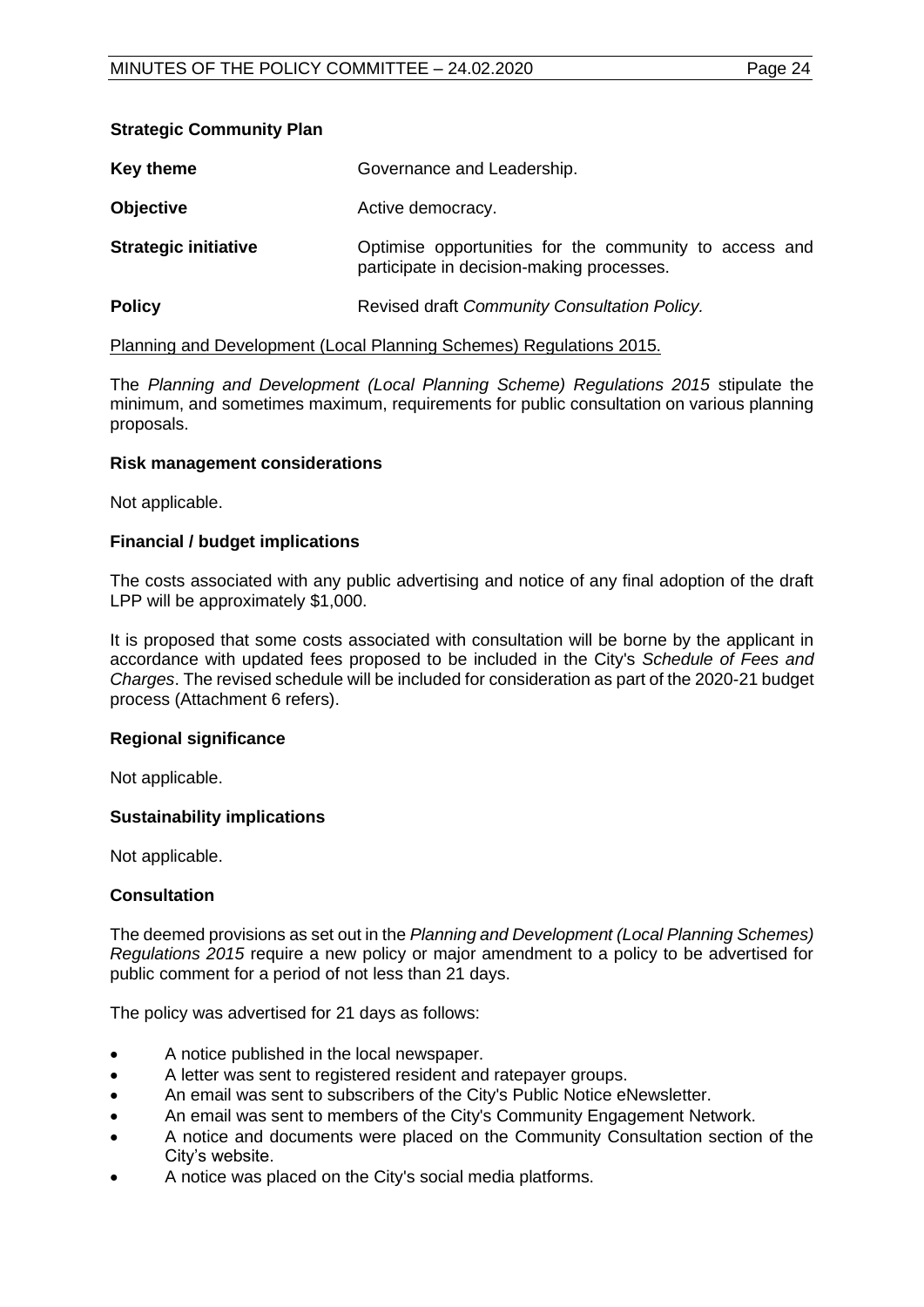A total of 3,231 stakeholders were directly engaged. 142 valid submissions were received, representing a response rate of 3%.

The full Community Engagement Outcomes Report is included as Attachment 2 to this Report.

## **COMMENT**

The draft LPP outlines and provides clarity on the way the City currently undertakes consultation on planning proposals.

As a result of submissions on the draft LPP, it is considered that a number of modifications to the draft policy would be appropriate to increase the effectiveness of consultation undertaken on planning proposals.

It is recommended that Council proceed with the draft *Planning Consultation Local Planning Policy* with the modifications as discussed in this report.

## **VOTING REQUIREMENTS**

Simple Majority.

**MOVED Cr Hollywood, SECONDED Cr May that Council:**

- **1 In accordance with clause 4 of Schedule 2 of the** *Planning and Development (Local Planning Schemes) Regulations 2015,* **PROCEEDS with the draft** *Planning Consultation Local Planning Policy* **with modifications, as shown in Attachment 4 to this Report;**
- **2 AMENDS the following local planning policies to update references to public consultation requirements, as shown in Attachment 5 to this Report:**
	- **2.1 Child Care Premises;**
	- **2.2 Consulting Rooms;**
	- **2.3 Home-based Business;**
	- **2.4 Non-residential Development in the Residential Zone;**
	- **2.5 Satellite Dishes, Aerials and Radio Equipment;**
	- **2.6 Short-term Accommodation;**
	- **2.7 Telecommunications Infrastructure;**
- **3 In accordance with clause 4 of the** *Planning and Development (Local Planning Schemes) Regulations 2015,* **RESOLVES that the amendments to the local planning policies outlined in Part 2 above are minor in nature, and therefore advertising of those amendments is not required;**
- **4 NOTES that the fees and charges as outlined at Attachment 6 to this Report will be included for consideration as part of the 2020-21 budget process.**

#### **The Motion was Put and CARRIED (7/0)**

**In favour of the Motion:** Cr Hamilton-Prime, Mayor Jacob, Crs Chester, Fishwick, Hollywood, Jones and May.

#### *Appendix 1 refers*

*To access this attachment on electronic document, click here[: Attach1agnPOLICY200224.pdf](http://www.joondalup.wa.gov.au/files/committees/POLI/2020/Attach1agnPOLICY200224.pdf)*